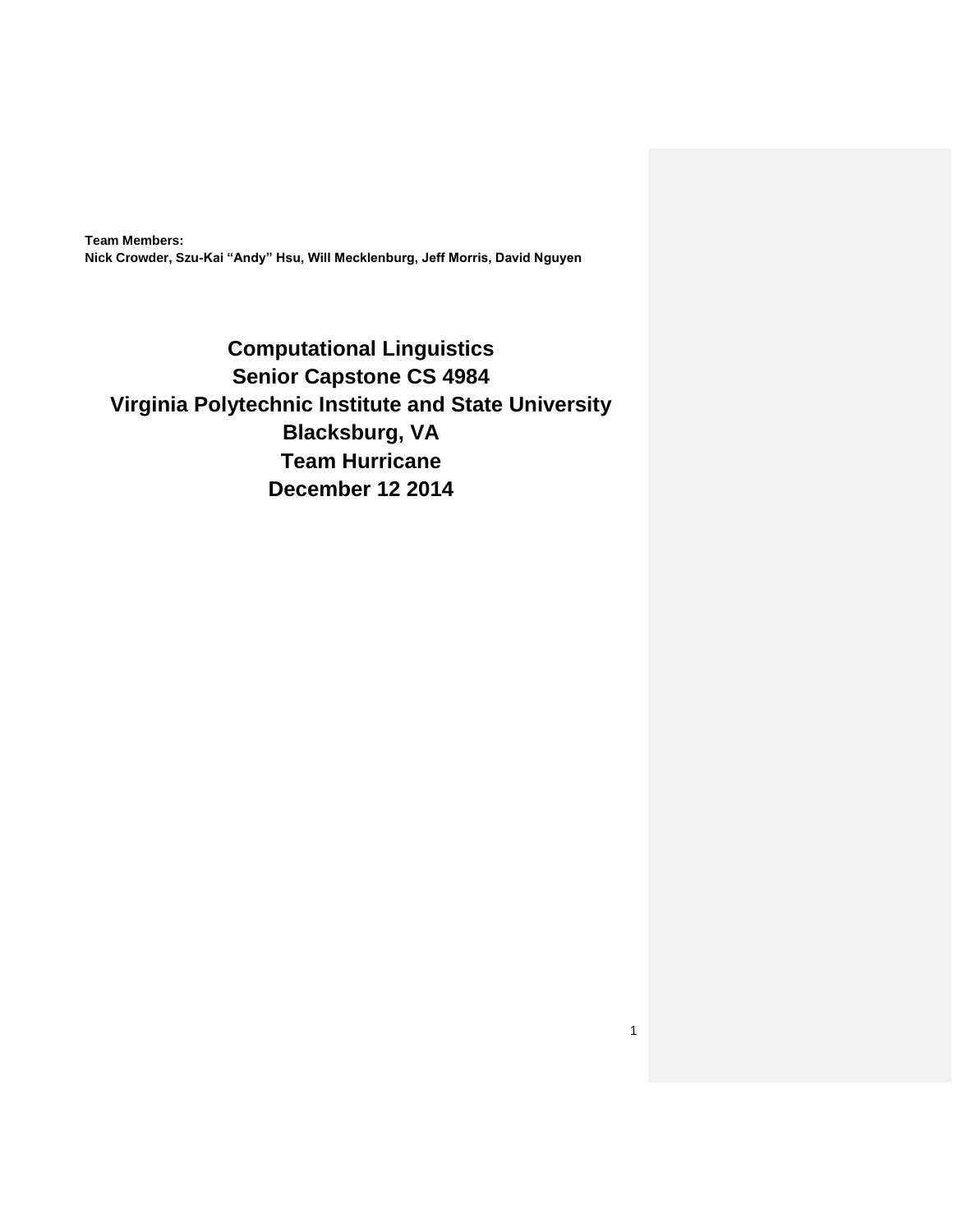## **Table of Contents**

| ı.    |                                                    |  |
|-------|----------------------------------------------------|--|
| П.    |                                                    |  |
|       | Introduction                                       |  |
|       | <b>Running Files</b>                               |  |
|       | <b>Files for Users</b>                             |  |
| Ш.    |                                                    |  |
|       | Introduction                                       |  |
|       | Files for Developers                               |  |
| IV.   |                                                    |  |
|       | Group Collaboration                                |  |
|       | <b>Tools Used</b>                                  |  |
| V.    |                                                    |  |
|       | Intro                                              |  |
|       | Data                                               |  |
|       | Conclusion                                         |  |
| VI.   | Unit 2 - Summarize with Corpus Characteristics  12 |  |
|       | Intro                                              |  |
|       | List of Stopwords                                  |  |
|       | <b>Results</b>                                     |  |
|       | Conclusion                                         |  |
|       | <b>First Cleaning Attempt</b>                      |  |
| VII.  | Unit 3 - Summarize with Nouns and POS Tagging  15  |  |
|       | Intro                                              |  |
|       | Results                                            |  |
|       | <b>Problems Encountered</b>                        |  |
|       | Conclusion                                         |  |
| VIII. |                                                    |  |
|       | Intro                                              |  |
|       | Results                                            |  |
|       | Conclusion                                         |  |
| IX.   |                                                    |  |
|       | Intro                                              |  |
|       | Results                                            |  |
|       | <b>Problems Encountered</b>                        |  |
|       | Second Cleaning Attempt                            |  |
|       | Conclusion                                         |  |
| Х.    |                                                    |  |
|       | Intro                                              |  |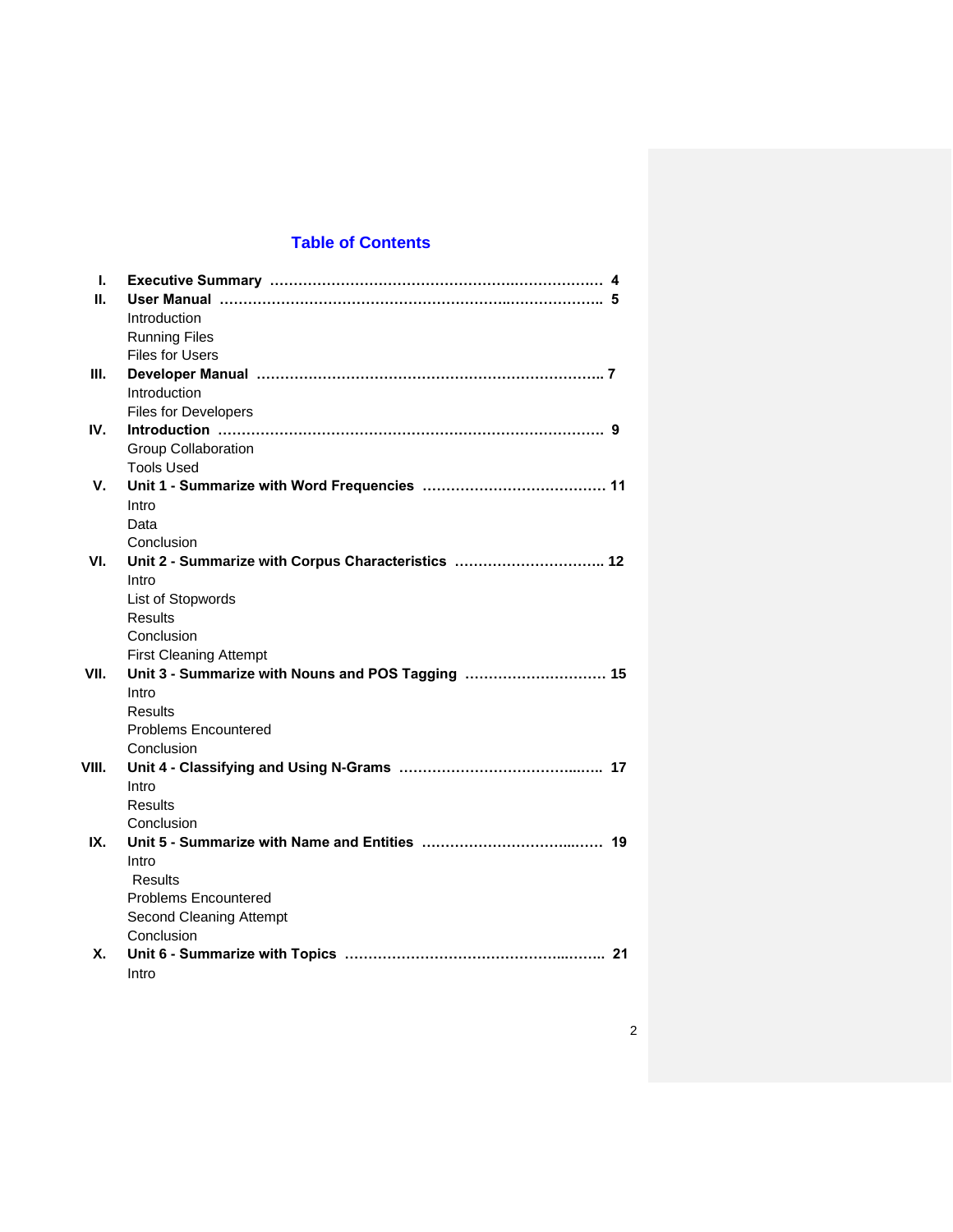|       | <b>Results</b>                       |  |
|-------|--------------------------------------|--|
|       | Conclusion                           |  |
| XI.   |                                      |  |
|       | Intro                                |  |
|       | <b>Results</b>                       |  |
|       | Conclusion                           |  |
| XII.  |                                      |  |
|       | Intro                                |  |
|       | Results                              |  |
|       | Conclusion                           |  |
| XIII. |                                      |  |
|       | Intro                                |  |
|       | Results                              |  |
|       | <b>Issues</b>                        |  |
|       | Conclusion                           |  |
| XIV.  |                                      |  |
|       | Analysis of Project Management Tools |  |
|       | Analysis of Summarization Techniques |  |
|       | <b>Solution Analysis</b>             |  |
| XV.   |                                      |  |
| XVI.  |                                      |  |
| XVII. |                                      |  |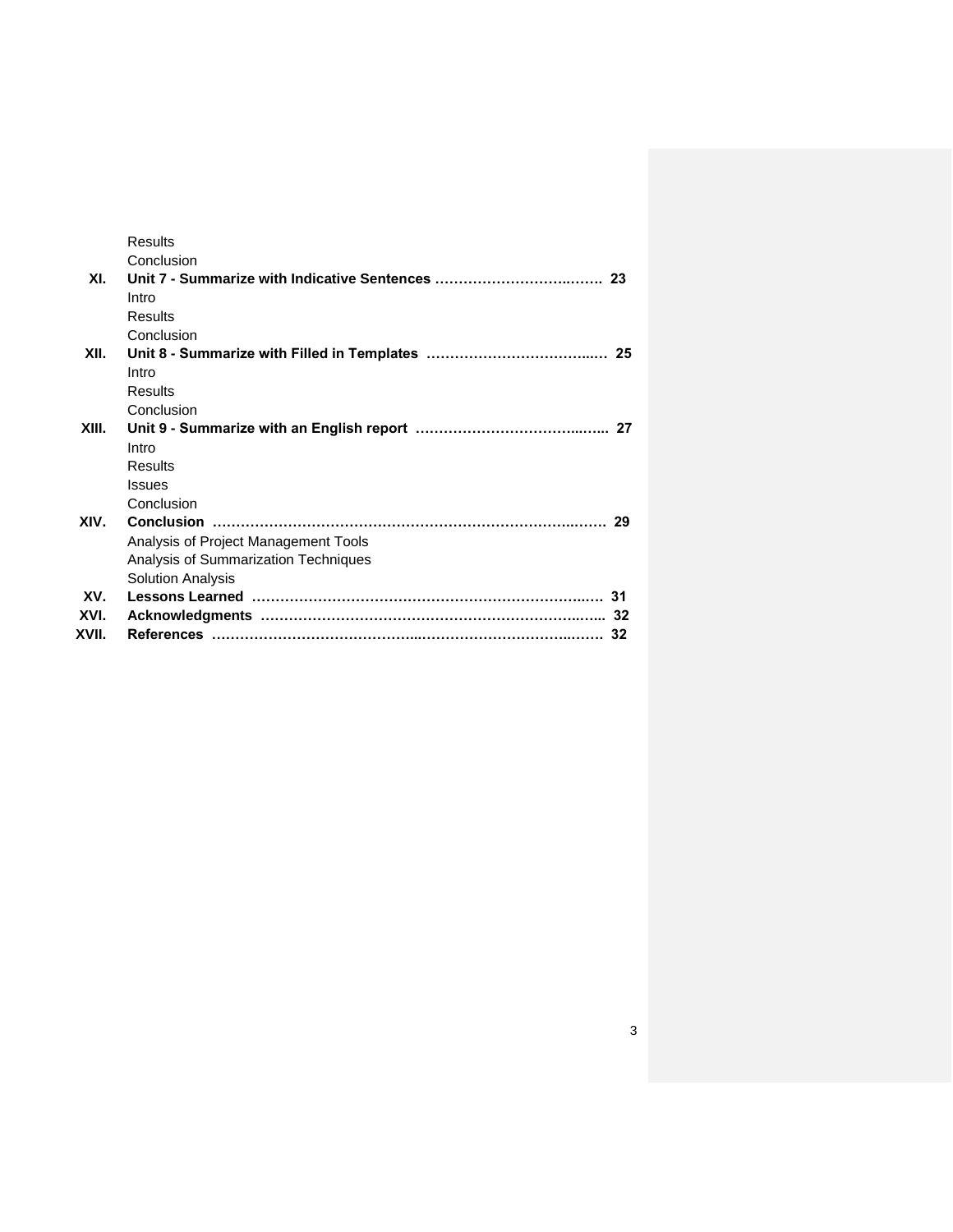## **Executive Summary:**

This report presents the findings and results of our semester-long project to automatically generate summaries of two different collections of documents about hurricanes. The collections summarized include a small corpus about Typhoon Haiyan, containing ~2,000 files and a large corpus about Hurricane Sandy, containing ~70,000 files. One of the topics that is continually mentioned throughout the paper is the cleaning of the corpora, as they initially contained a lot of duplicates and noise. Since many of the methods discussed in the paper will not run effectively on datasets with lots of noise, we spent a lot of time and effort on cleaning the corpora.

The paper will begin by talking about the simpler methods used to summarize the collections. These methods include finding the most frequent words, using a WordNet, and using a part of speech tagger. Next the paper discusses how we used a classifier to determine if documents were about hurricanes or not. We then talk about using latent Dirichlet allocation (LDA) with Mahout to extract topics from the two collections. Next we talk about summarizing using k-means clustering with Mahout on the sentences in the two corpora in order to find a centroid, or a representation of the average sentence in the corpus.

The last two techniques we talk about both involve extracting information from the corpora with regular expressions. We first used the extracted data to fill out a template summarizing the two corpora. Then we used the same data alongside a grammar to generate a summary of the each of the corpora. After each summarization technique is talked about in detail, the conclusion summarizes the strength and weaknesses of each technique and then address the strengths and weaknesses of our specific solution to summarize the two corpora. Lastly we talk about the different lessons that we learned throughout the semester.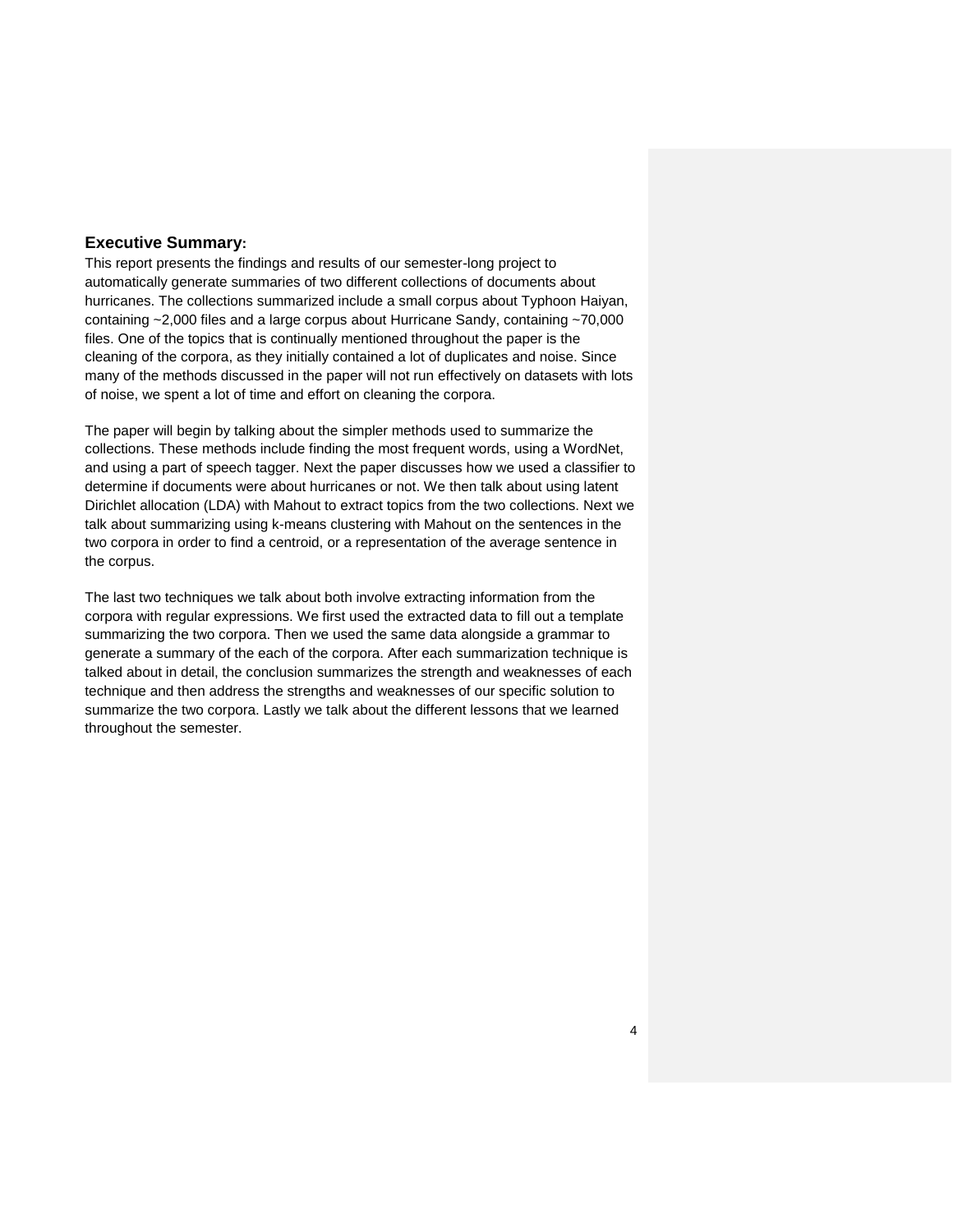## **User Manual:**

#### **Introduction:**

To use our Python scripts, a user must have Python 2.7 installed on their machine. The user must have NLTK dependencies installed, and must have downloaded the nltk tools and corpora via nltk.download(). The user needs installed gensim to run certain files(specified by the file name). Lastly the user needs access to a Hadoop cluster to run some of the files(specified by the file name). To run all of our Python modules, please edit the paths within properties.py to the local corpora paths prior to running any scripts.

#### **Running Files:**

All modules can be run from the command line using the default Python syntax: python filename.py

If an IDE is being used, just run the specific Python file.

To run the mappers and reducers on Hadoop, see this example command: hadoop jar pathToHadoopJar.jar -mapper mapper.py -reducer reducer.py -input InputDirectory/\* -output outputDirectory/ -file mapper.py –file reducer.py

Replace pathToHadoopJar with the path to the specific Hadoop jar for that cluster. Replace the mapper.py and reducer.py with the correct mapper and reducer files.

#### **Files for Users:**

- **1. Classifier.py:** creates feature set for input corpus and outputs the accuracy of the classifier
- **2. LDAtutorialCode.py:** outputs topics and probability of each word to occur in the topics from the input corpus, must have gensim installed to run
- **3. Mapper.py:** passes each noun to the reducer.py, must be run on Hadoop cluster with reducer.py
- **4. Ngrammapper.py:** passes each ngram from the input corpus to the ngramreducer.py, must be run on Hadoop cluster with ngramreducer.py
- **5. Ngramreducer.py:** counts occurances of each ngram passed in by the ngrammapper.py, must be run on Hadoop cluster with ngrammapper.py
- **6. Properties.py:** contains paths to corpora and tools such as Stanford NER, must change paths for personal use
- **7. Reducer.py:** counts number of occurances of different things depending on what mapper it is being used with, output number of occurances of items passed to it
- **8. Regex.py:** extracts information from input corpus using regexes and ouputs a summary of the corpus using the grammar in the file
- **9. RegexTemplate.py:** extrats information from input corpus using regexes and outputs the information on a pre built template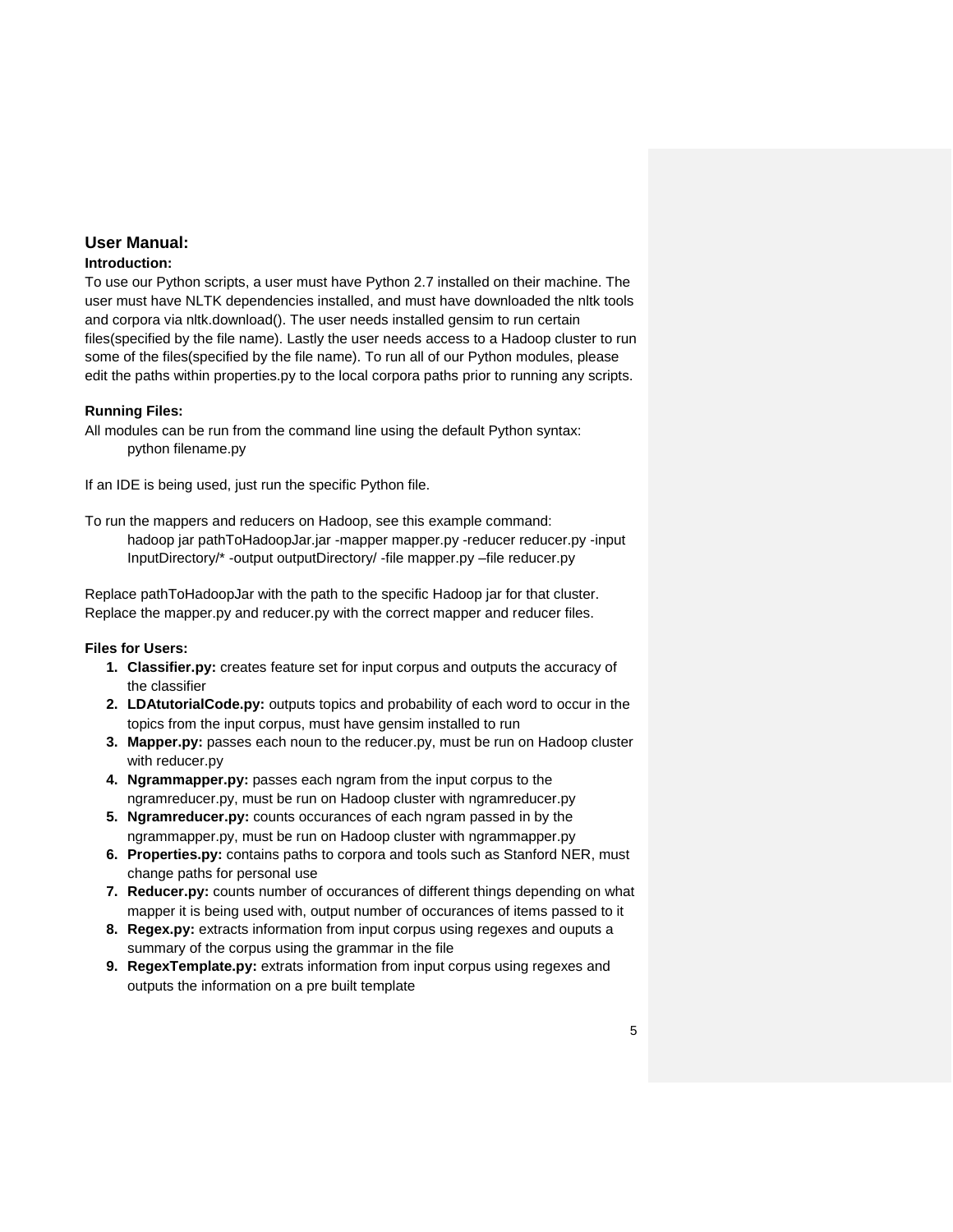- **10.U2YourSmallStats.py:** runs statistical analysis on input corpus and plot information such as the number of instances of different size of words, and percentage of words that are not stopwords
- **11.Unit2.py:** outputs percentage of times each word in our relevent word list appears relative to the total words in input corpus
- **12.Unit3.py:** outputs most frequent nouns in the input corpus that are not in stopword list
- **13.Unit4.py:** takes a small training set of labeled negative and positive documents, trains classifier, and then runs classifier on rest of the collection, outputs the accuracy of the classifier
- **14.Unit5.py:** uses chunking on input corpus to find different patterns and the number of their occurances
- **15.Unit5Mapper.py:** uses chunking on input corpus to find different patterns, passes each one to the reducer.py, must be run on Hadoop cluster with reducer.py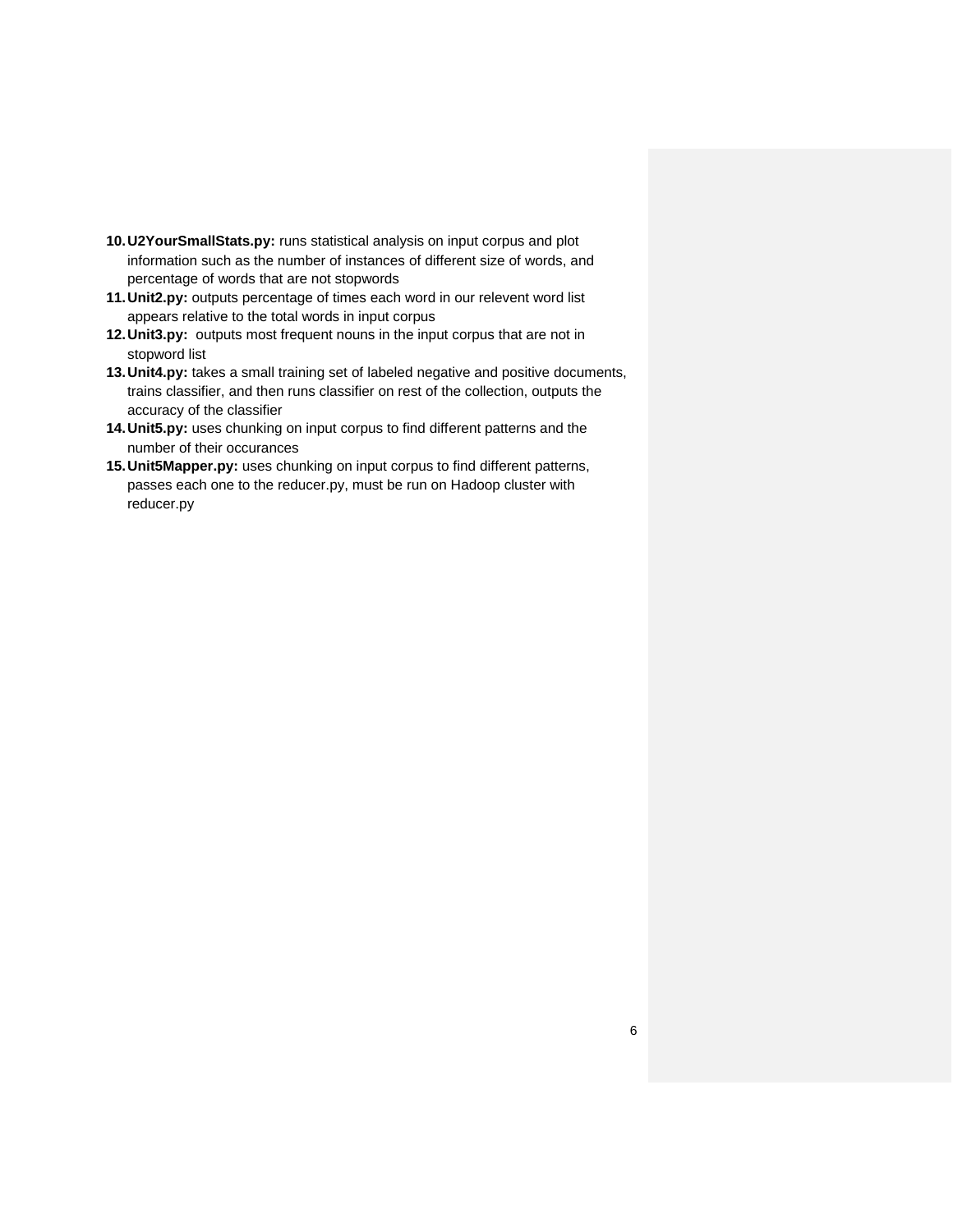# **Developer Manual:**

## **Introduction:**

A developer must have Python 2.7 installed on their machine. The developer must have NLTK dependencies installed, and must have downloaded the nltk tools and corpora via nltk.download(). The developer should also have gensim on their machine to work with some files (specified next to filename). The developer also needs access to a Hadoop cluster to work with certain files (specified next to filename).

If a developer is interested in improving and making extensions to the current project they should begin by looking at Regex.py. Regex.py uses a grammar to summarize the corpora and regexes to pull out information to be used by the grammar.

## **Files for Developers:**

- **1. Baseline.py:** oututs percentage of times eachword in our relevent word list appears relative to the total words in Brown, Reuters, and State of the Union corpora
- **2. Classifier.py:** creates feature set for input corpus and outputs the accuracy of the classifier
- **3. LDAtutorialCode.py:** outputs topics and probability of each word to occur in the topics from the input corpus, must have gensim installed to run
- **4. Mapper.py:** passes each noun to the reducer.py, must be run on Hadoop cluster with reducer.py
- **5. Ngramfinder:** finds and outputs n-grams(bigrams as is) not containing stopwords
- **6. Ngrammapper.py:** passes each ngram from the input corpus to the ngramreducer.py, must be run on Hadoop cluster with ngramreducer.py
- **7. Ngramreducer.py:** counts occurances of each ngram passed in by the ngrammapper.py, must be run on Hadoop cluster with ngrammapper.py
- **8. Properties.py:** contains paths to corpora and tools such as Stanford NER, must change paths for personal use
- **9. Reducer.py:** counts number of occurances of different things depending on what mapper it is being used with, output number of occurances of items passed to it
- **10.Regex.py:** extracts information from input corpus using regexes and ouputs a summary of the corpus using the grammar in the file
- **11.RegexTemplate.py:** extrats information from input corpus using regexes and outputs the information on a pre built template
- **12.SentenceTokenization.py:** splits up the input corpus by sentences
- **13.Setence.py:** makes a file for each sentence in the corpus, filters sentences by length, sentences can be put in directory and have k-means run on them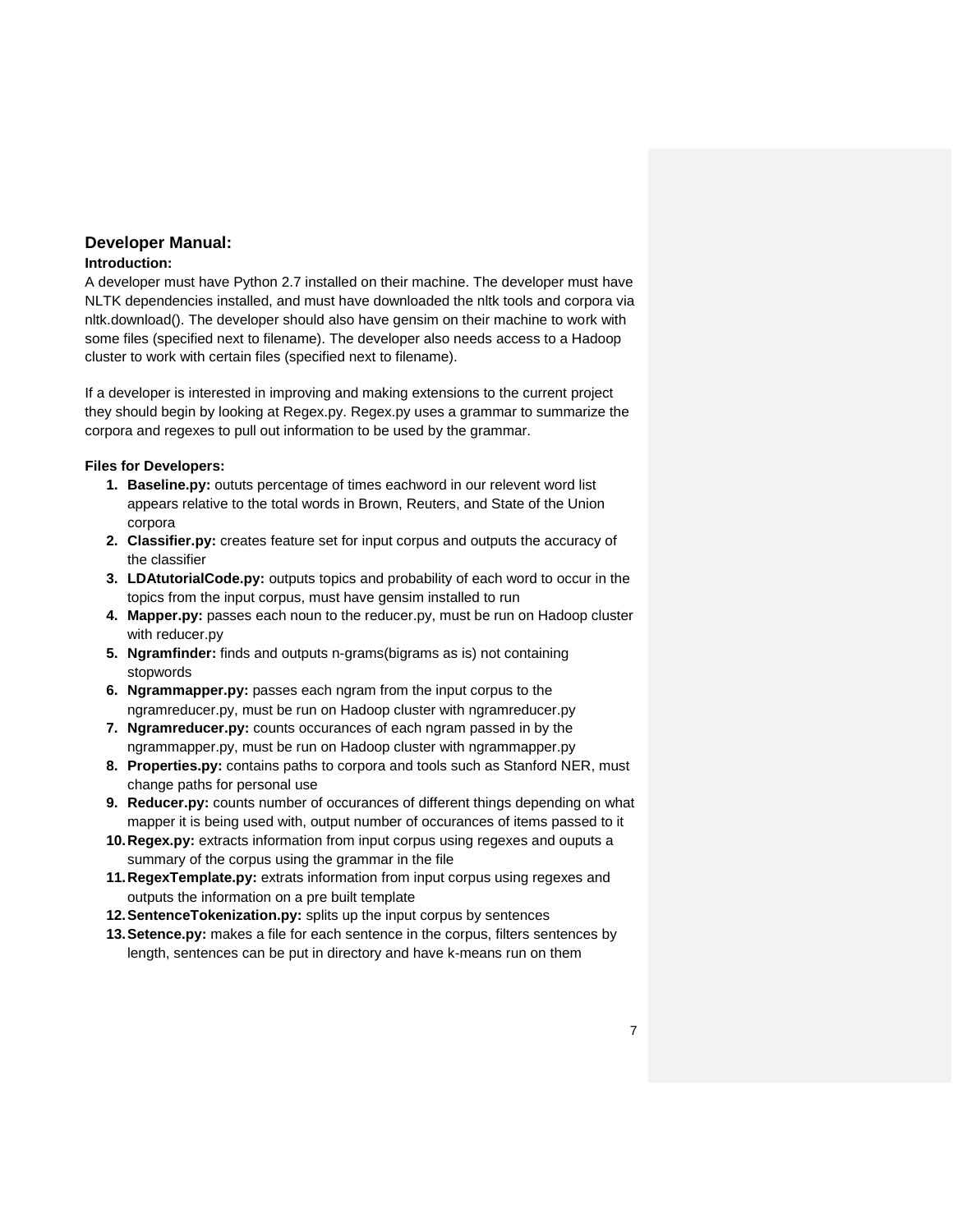- **14.Statistics.py:** returns the percentage of words in the input corpus not in the stopword list
- **15.TextUtils.py:** contains functions to filter numbers, words with non alpha charcacters, and non alpha characters from the input lists
- **16.TextUtilsTag.py:** functions for filtering empty lines and words with specified tags
- **17.U2YourSmallStats.py:** runs statistical analysis on input corpus and plot information such as the number of instances of different size of words, and percentage of words that are not stopwords
- **18.Unit2.py:** outputs percentage of times each word in our relevent word list appears relative to the total words in input corpus
- **19.Unit3.py:** outputs most frequent nouns in the input corpus that are not in stopword list
- **20.Unit4.py:** takes a small training set of labeled negative and positive documents, trains classifier, and then runs classifier on rest of the collection, outputs the accuracy of the classifier
- **21.Unit5.py:** uses chunking on input corpus to find different patterns and the number of their occurances
- **22.Unit5Mapper.py:** uses chunking on input corpus to find different patterns, passes each one to the reducer.py, must be run on Hadoop cluster with reducer.py
- **23.WordDB.py:** contains a list of stop words that we created, used for filtering out noise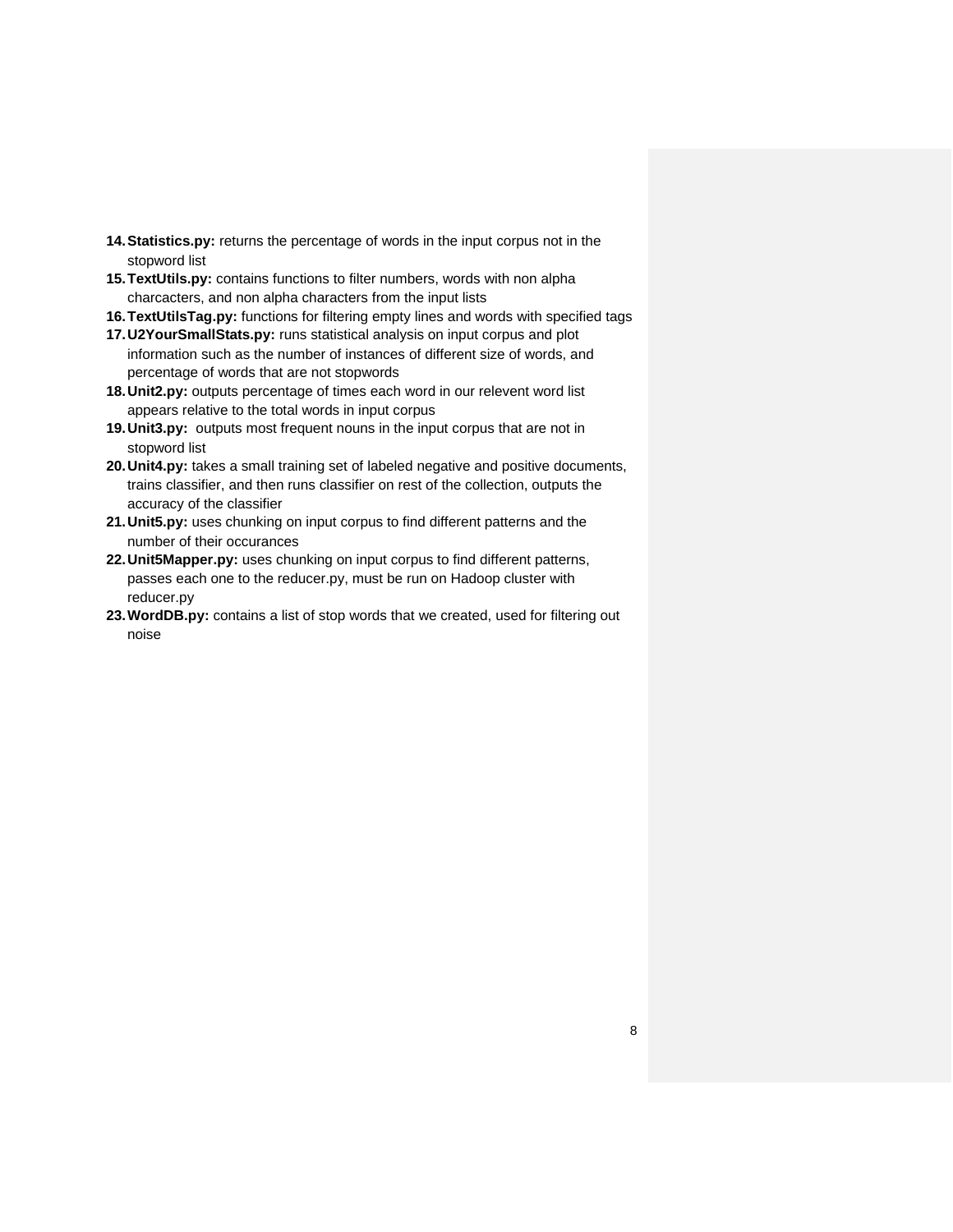#### **Introduction:**

This paper pertains to the Computational Linguistics course or CS4984 taught by Dr. Fox in Fall 2014. The course covers the use of various linguistics tools to analyze corpora, specifically file collections scraped from the Internet. The focus for our group was to analyze two different collections of documents focusing on Hurricanes that made landfall. We were initially given a ClassEvent corpus containing a collection of files about heavy rains in Islip, New York. The purpose of the ClassEvent was to rapidly test techniques on a small, clean set of data before attempting them on the small and large collections.

The YourSmall corpus, our smaller collection of files, contained two thousand files pertaining to Typhoon Haiyan, however after removing insignificant files and duplicates, only 112 remained. The other collection was named YourBig, and primarily focused on Hurricane Sandy. YourBig was initially ~70,000 files, but was reduced to 2,000 after deleting irrelevant files. We wrote all of our code in Python using Eclipse and gedit (on the cluster).

Our first attempt at summarizing the corpora used the Hadoop open-source file management and MapReduce framework to process the large sets of data for the purpose of finding patterns in the data, as well as discovering the higher level topics of the corpora. Following this, we began the use of NLP (natural language processing) specific tools such as K-Means and Mahout to analyze the corpora in more meaningful ways. These efforts culminated in a generated template describing the event, which was filled in using data extracted from the documents.

#### **Group Collaboration:**

To work effectively as a group we utilized a variety of techniques and tools to coordinate our efforts. Initially, we set up a Google Drive account that managed all of our files, however we quickly realized this method was ineffective for code management. We then created a Git account to maintain the Python scripts. In addition, we used Trello, an online task board, for assigning and tracking jobs. Lastly, we used GroupMe, an online messaging client with SMS features, for centralized communication.

#### **Tools Used:**

**Hadoop:** Hadoop is an open-source framework that we used to manage the 11-node cluster.

**Cloudera:** A way to run Hadoop locally mainly for testing purposes.

**LDA (latent Dirichlet allocation):** LDA is used for obtaining topics from our corpora. **Mahout:** Mahout is a tool used for clustering, classification, and filtering.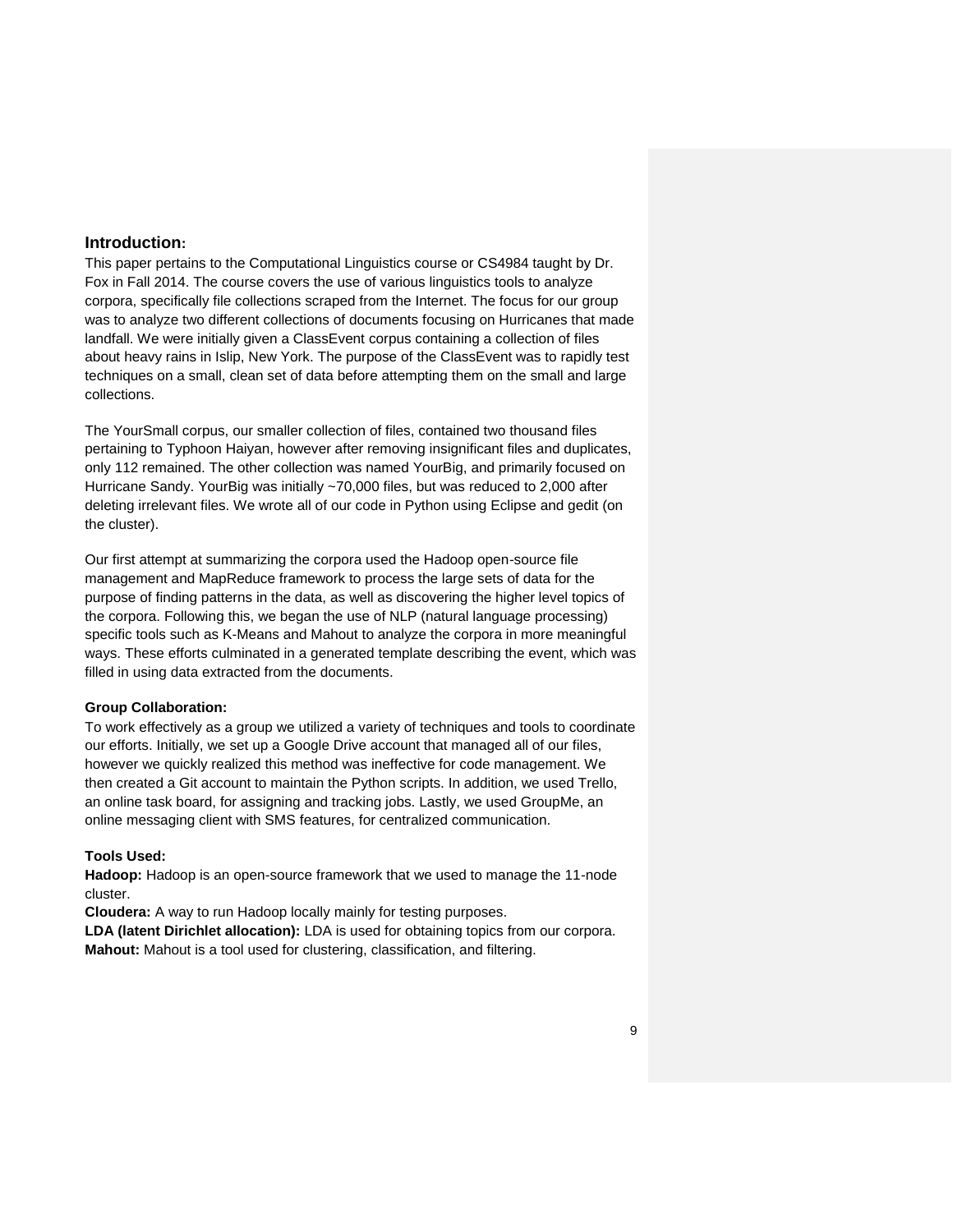**Python 2.7:** A high level programming language that is compatible with all of the previously mentioned tools.

**WordNet:** WordNet groups words with other semantically equivalent words.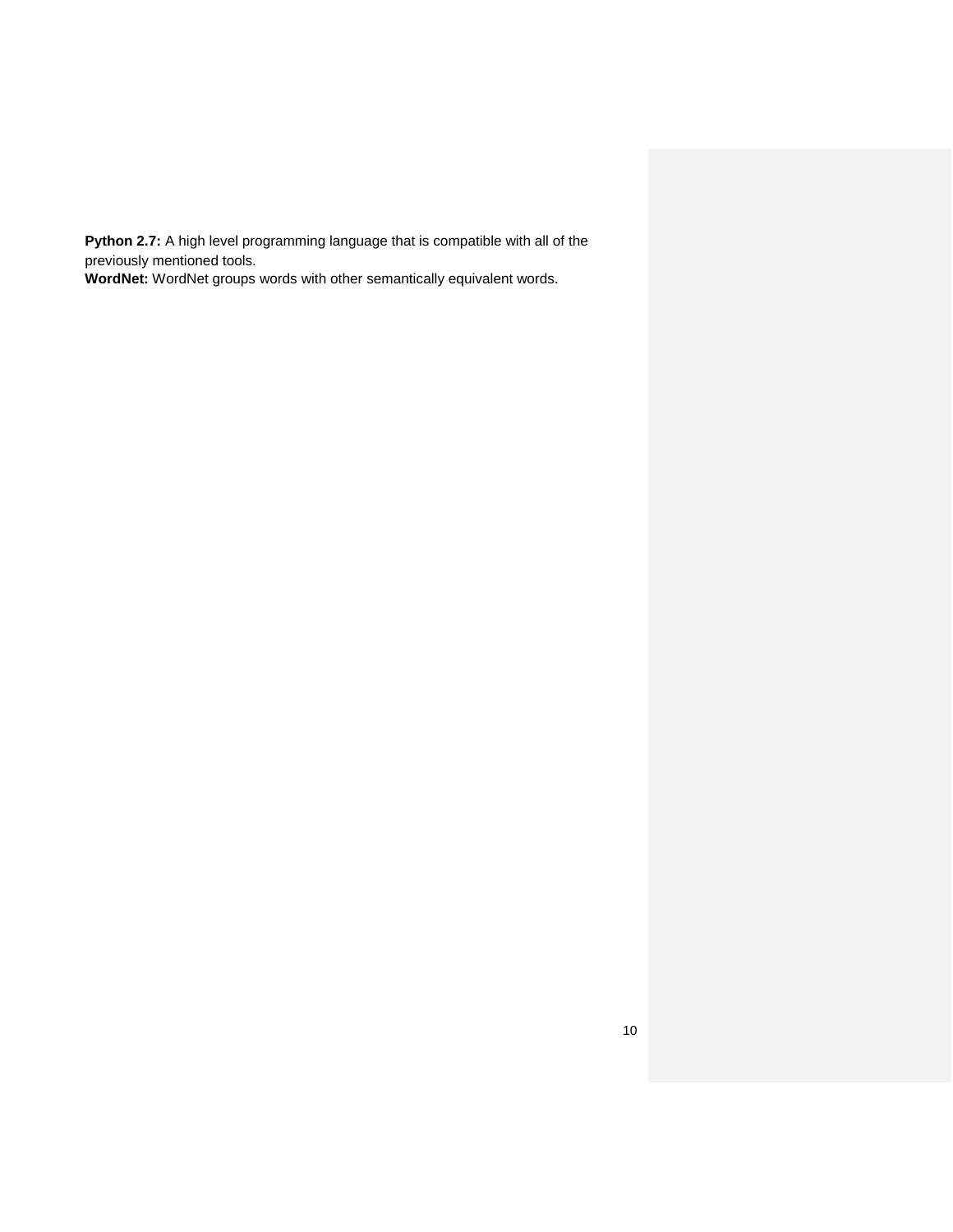#### **Intro:**

This unit focused on the basics of linguistics and analyzing text. The first task was familiarizing ourselves with Python and the NLTK toolkit. The biggest issue we faced when running the various built in commands (such as creating a frequency distribution) was the number of stop words that were showing up in our result. Valuable words such as "rain" were getting pushed towards the bottom of the most frequent words list by words such as "and". To remedy this issue, we utilized NLTK's stopword list to filter these words out at runtime. Another thing we began to notice in this unit was the importance of bigrams. In our results, we found that the preceding word could easily determine the meaning.

#### **Data:**

We found that longer words tend to have more meaning to the summary of the corpus. Additionally, collocations were much more indicative of the corpus than single words.

## **Conclusion:**

We discovered that frequency is a poor descriptor of what the dataset is about without filtering out stop words. Also, just looking at frequency gives no context to how words were being used. Collocations proved to be more relevant because the first word gives context to the second word and vice versa.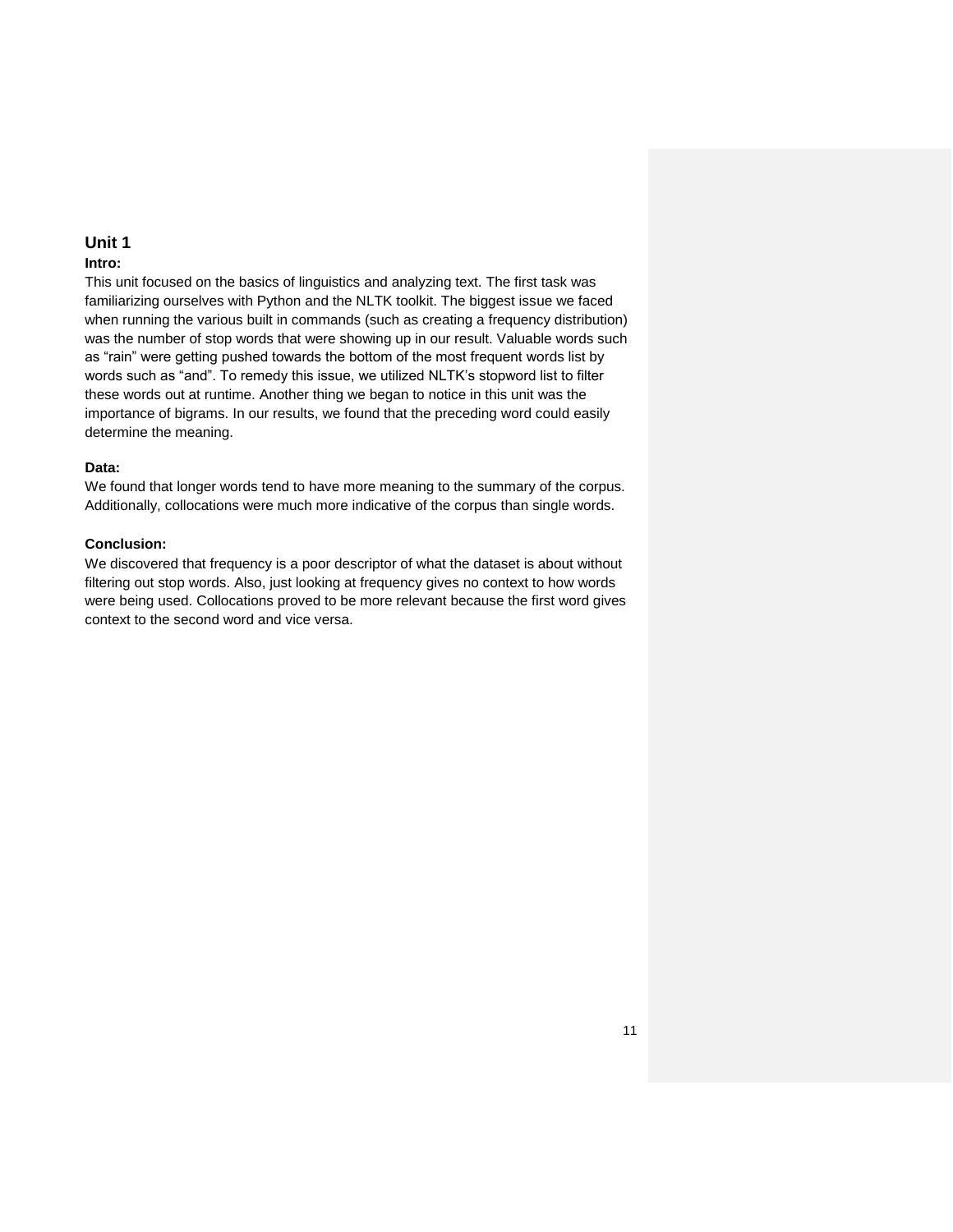#### **Intro:**

Unit 2 focused on word frequency and relations. We started by manually creating a list of hurricane related words. We then constructed a WordNet based on our list to get similar words. Finally, we searched YourSmall and ClassEvent for the words in our list, and recorded the relative frequency (# word occurrences / # total words) of each word. We also searched the Brown corpus for words in our list to establish a baseline for the frequency of our words in an unrelated corpus.

## **Our list of stopwords:**

In addition to the Stanford NER list of stopwords, due to our unique collections we had to add to that our own list of stopwords. Many of these are web specific, since our corpora documents were scraped from the Internet (Figure 1)

```
'rss', 'subscribe', 'comments', 'abc', 'copyright', 'desktop',
'reddit', 'tweet', 'pinterest', 'careers', 'sitemap', 'email',
'glossary', 'youtube', 'facebook', 'imagesfullscreen', 'afpgetty',
'apfullscreen', 'news', 'people', 'said', 'epafullscreen', 'photos',
'trending', 'celebrity', 'agencyfullscreen', 'stories', 'captcha',
'audio', 'image', 'E-mail this to a friend', 'usa now', 'connect '
'afp\/getty'
```
**Figure 1. Custom stop word list**

We were still getting a large amount of garbage in our most frequent words list, which was a result of us not having cleaned our data effectively yet. This caused us to start expanding our list of stopwords.

#### **Results:**

| Word      | YourSmall | <b>ClassEvent</b> | <b>Brown Baseline</b> |
|-----------|-----------|-------------------|-----------------------|
| hurricane | 0.0061%   | 0.0246%           | 0.0003%               |
| storm     | 0.0421%   | 0.2539%           | 0.0034%               |
| rain      | 0.0123%   | 0.9628%           | 0.0738%               |
| wind      | 0.0242%   | 0.0295%           | 0.0169%               |
| eye       | 0.0013%   | 0.0059%           | 0.0273%               |
| tropical  | 0.0068%   | 0.0354%           | 0.0022%               |
| flood     | 0.0059%   | 0.6438%           | 0.0044%               |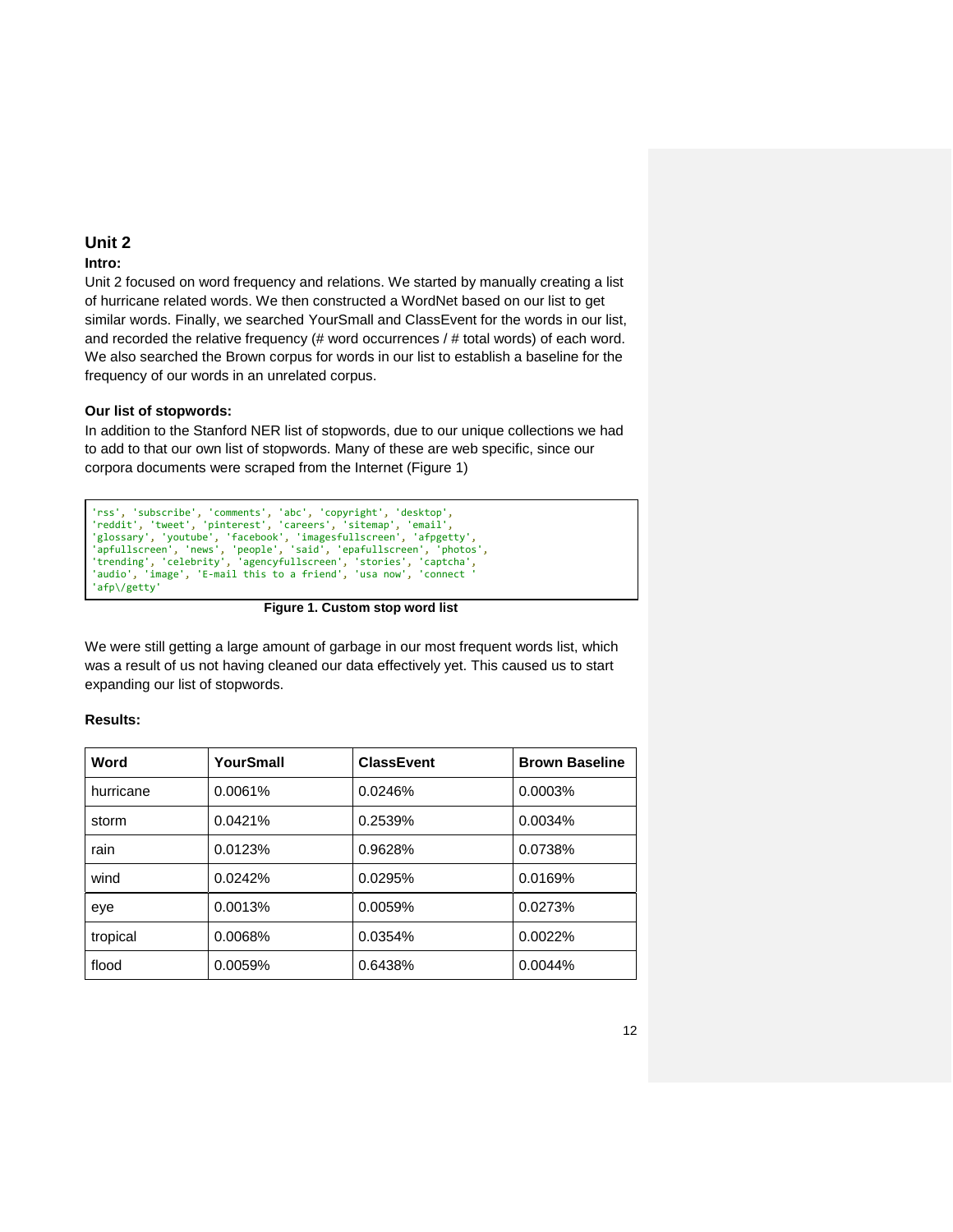| haiti<br>0.0%<br>0.0%<br>0.0% |                   |                                     |         |  |
|-------------------------------|-------------------|-------------------------------------|---------|--|
| florida                       | 0.0%              | $0.0\%$                             | 0.0%    |  |
| 0.0309%<br>damage             |                   | 0.1063%                             | 0.0085% |  |
| injury                        | 0.0%<br>0.0%      |                                     | 0.0011% |  |
| displaced<br>0.0026%<br>0.0%  |                   |                                     | 0.0016% |  |
| 0.0184%<br>water              |                   | 0.3721%                             | 0.0292% |  |
| category                      | 0.0013%           | $0.0\%$                             | 0.0016% |  |
| cyclone<br>0.0069%            |                   | 0.0059%                             | 0.0%    |  |
| death                         | 0.0113%           | 0.0236%                             | 0.0103% |  |
| cloud                         | 0.0014%           | 0.0532%                             | 0.0038% |  |
| 0.0%<br>monsoon               |                   | 0.0059%                             | 0.0%    |  |
| blow                          | 0.0018%           | 0.0                                 | 0.0049% |  |
| wave                          | 0.0053%           | 0.0059%                             | 0.0077% |  |
|                               | $\epsilon$ .<br>. | the contract of the contract of the |         |  |

**Table 1. Percentage of our words in each collection**

#### **Conclusion:**

We did not account for the difference in jargon when talking about storms from different locations. When the storm occurs in the Pacific, it is called a typhoon and when it is in the Atlantic, it is called a hurricane. This caused some of our expected words to have lower than expected relative frequencies.

We were able to determine words that are frequently associated with the word Hurricane. Those words tend to be related to some kind of destruction or loss along with any word pertaining to a large storm. In addition, we started to realize the problem that our word counts were not accounting for varied ways of writing the same word, such as "Nov" and "November".

One thing that initially surprised us was the lack of frequency of the words that were in our WordNet. However, since the articles are pulled mainly from news sources, it is likely that they all tend to use the most straight-forward language in order to provide an easy reading experience for their audience. This would cause some words to be very prominent in the most frequent words list, while their synonyms would not occur.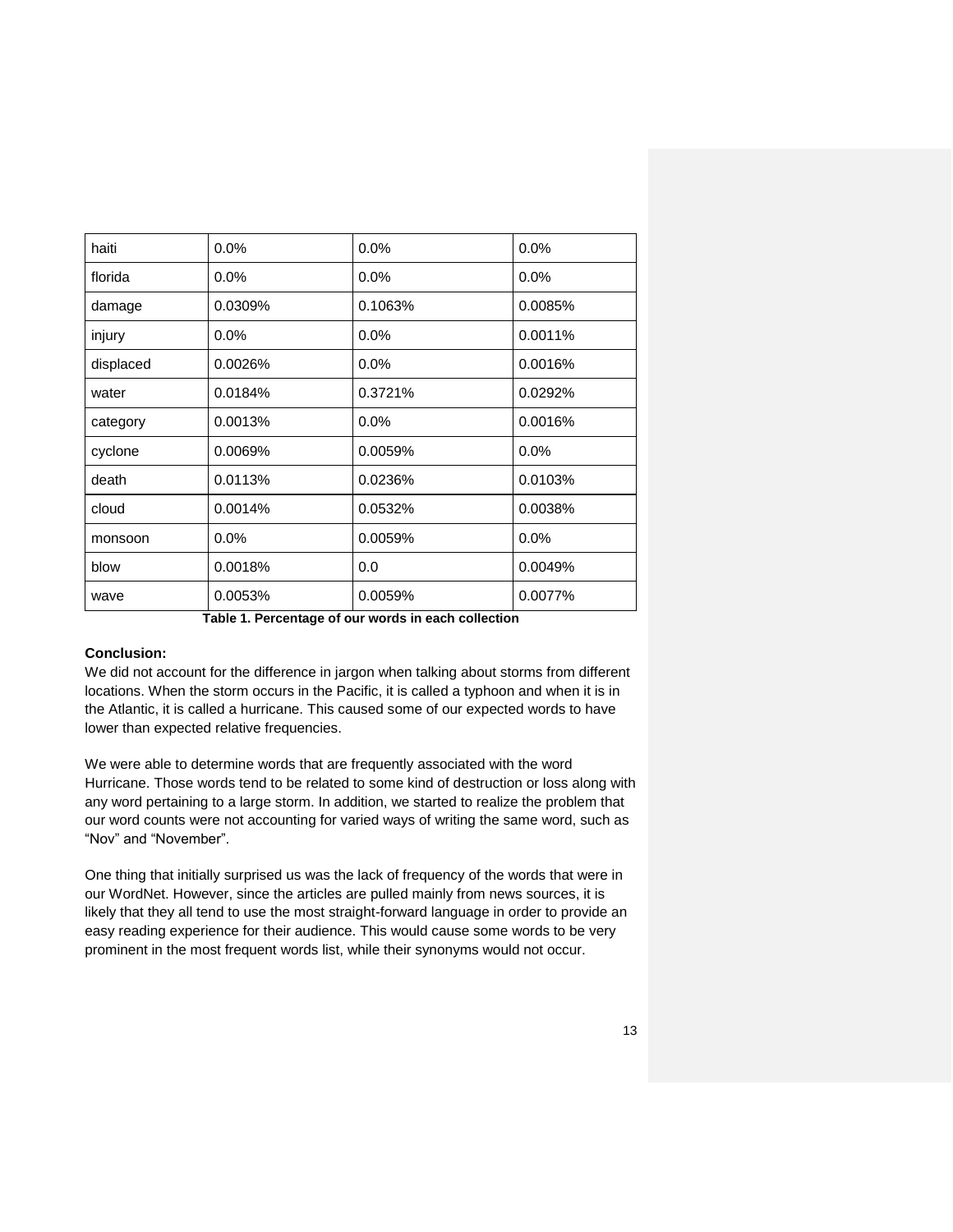#### **First Cleaning Attempt**:

We realized that we desperately needed to clean up YourBig in order to obtain accurate results when running the most frequent words script. Additionally, since we still had tens of thousands of files made everything we did on the Hadoop Cluster take a large amount of time to process. We initially determined that we would try to delete files based on file size. We arbitrarily chose 10kb as a starting point, and then looked at a large number of files around 10kb to see if they contained relevant material. We determined that a lot of files at 10kb contained useful articles, so we moved our cutoff line down to 8kb. Most files around that size did not contain pertinent articles, so we proceeded to delete all files 8kb and under. This left us with 30,000 files in YourBig and 1,500 in YourSmall. We also looked at the largest files and determined that they were all large sets of raw data, so we deleted the outliers. This only deleted a few files from YourBig and none from YourSmall.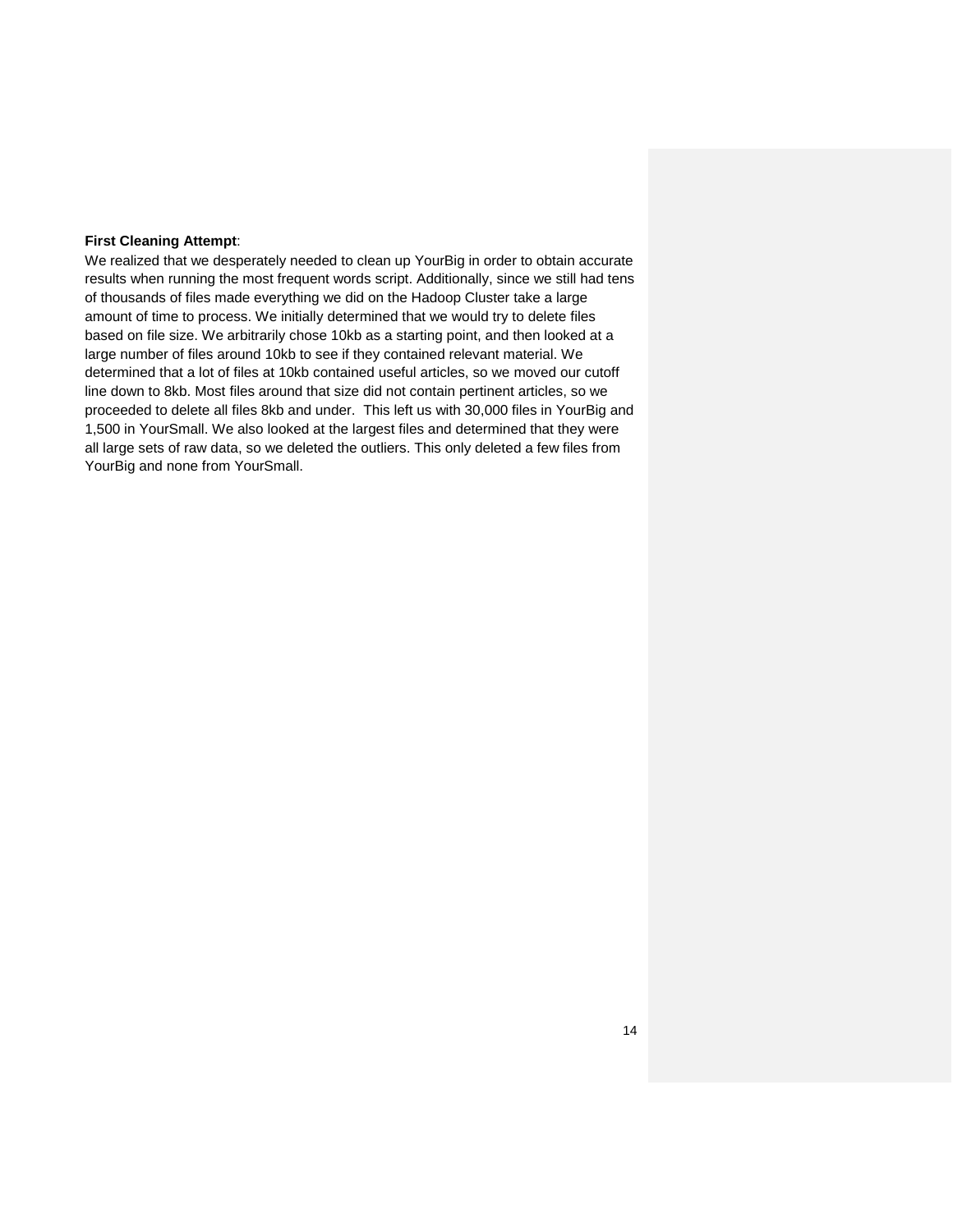#### **Intro:**

In Unit 3 we focused on tagging the words in our corpora by part of speech. We then used our part of speech (POS) tagging method to summarize the corpora by the most frequent nouns, as nouns are typically the most indicative of the content of a corpus.

We trained our POS tagger on a subset of 100 files from YourSmall, utilizing a trigram tagger, which backed off to a bigram tagger, then a unigram tagger, and finally defaulted to tagging as a noun. After training the tagger, we ran it on ClassEvent and YourSmall, and were able to determine that nouns made up 50.4% of words in the ClassEvent file and 55.6% of words in the YourSmall file. We also noticed that nouns were more indicative of the topics of the corpora than verbs or adjectives or any other parts of speech, confirming the hypothesis for the unit. We also implemented a MapReduce solution to find the most frequent nouns from YourBig.

## **Results:**

Our most frequent nouns for both YourSmall (Table 2) and YourBig (Table 3) are listed in the table below.

| YourSmall   |       |  |  |  |
|-------------|-------|--|--|--|
| typhoon     | 29454 |  |  |  |
| haiyan      | 16416 |  |  |  |
| philippines | 11712 |  |  |  |
| tacloban    | 9944  |  |  |  |
| people      | 8536  |  |  |  |
| survivors   | 5411  |  |  |  |
| november    | 5076  |  |  |  |
| city        | 4795  |  |  |  |
| u.s.        | 4737  |  |  |  |
| storm       | 4578  |  |  |  |

**Table 2. Most frequent nouns (YourSmall)**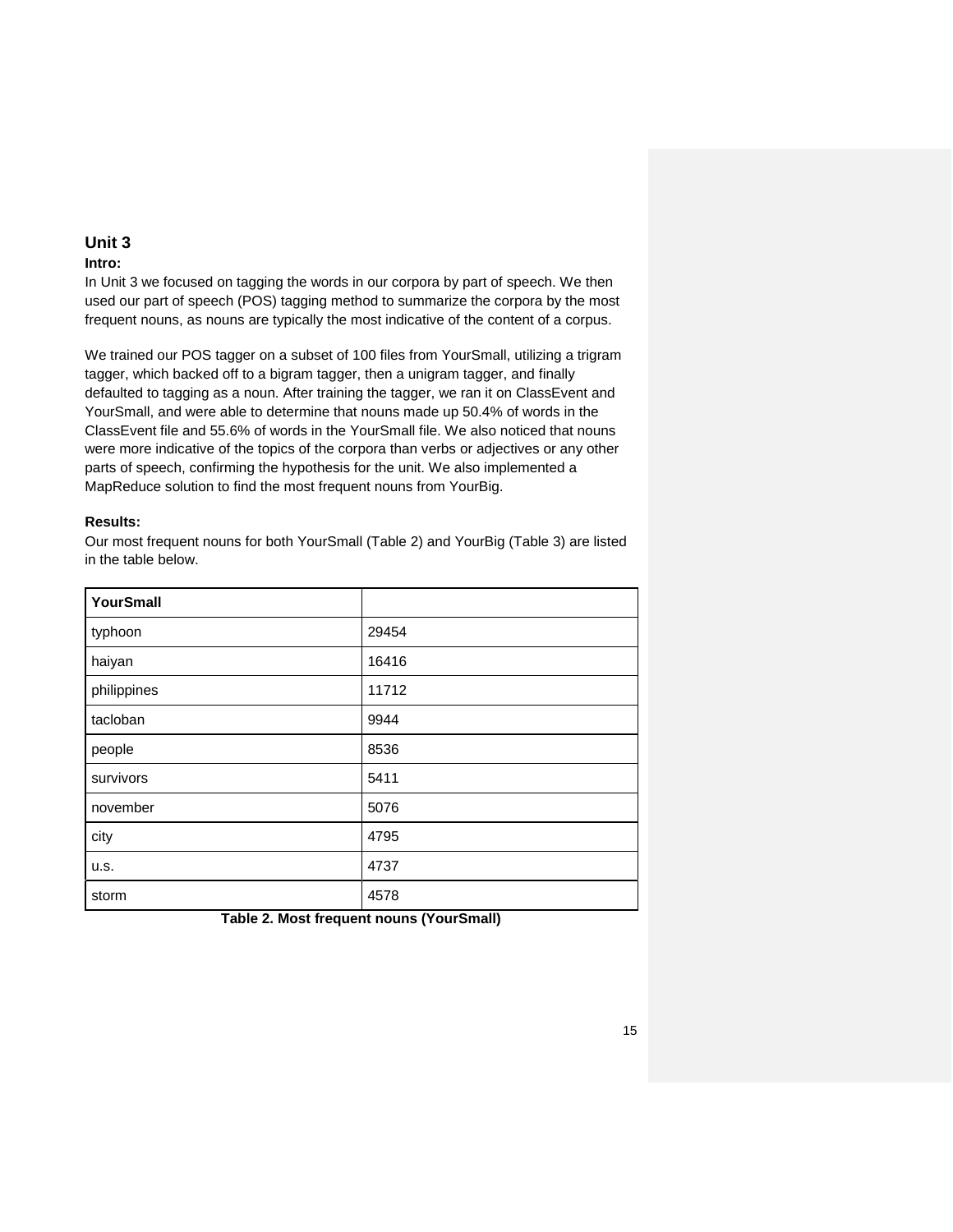| <b>YourBig</b> |        |  |  |  |  |
|----------------|--------|--|--|--|--|
| news           | 302880 |  |  |  |  |
| sandy          | 218638 |  |  |  |  |
| hurricane      | 207371 |  |  |  |  |
| york           | 190120 |  |  |  |  |
| post           | 173401 |  |  |  |  |
| <b>us</b>      | 166648 |  |  |  |  |
| obama          | 146601 |  |  |  |  |
| october        | 142310 |  |  |  |  |
| comment        | 128164 |  |  |  |  |
| home           | 121675 |  |  |  |  |

**Table 3. Most frequent nouns (YourBig)**

#### **Problems encountered:**

We had issues running our POS tagger on the Hadoop cluster due to the cluster not having Numpy, a numerical python extension. This forced us to use a suboptimal POS tagger that would work on the cluster.

## **Conclusion:**

We figured out that nouns can be very effective in determining what sort of information is contained in the collections. We also saw that a lot of insignificant web-related words still remained in our big, and were not being filtered. We determined that it would be a poor choice to just add them to the stop words list, as more Internet words would just float to the top to replace them. Instead, we started seeking ways to delete unrelated content from our files.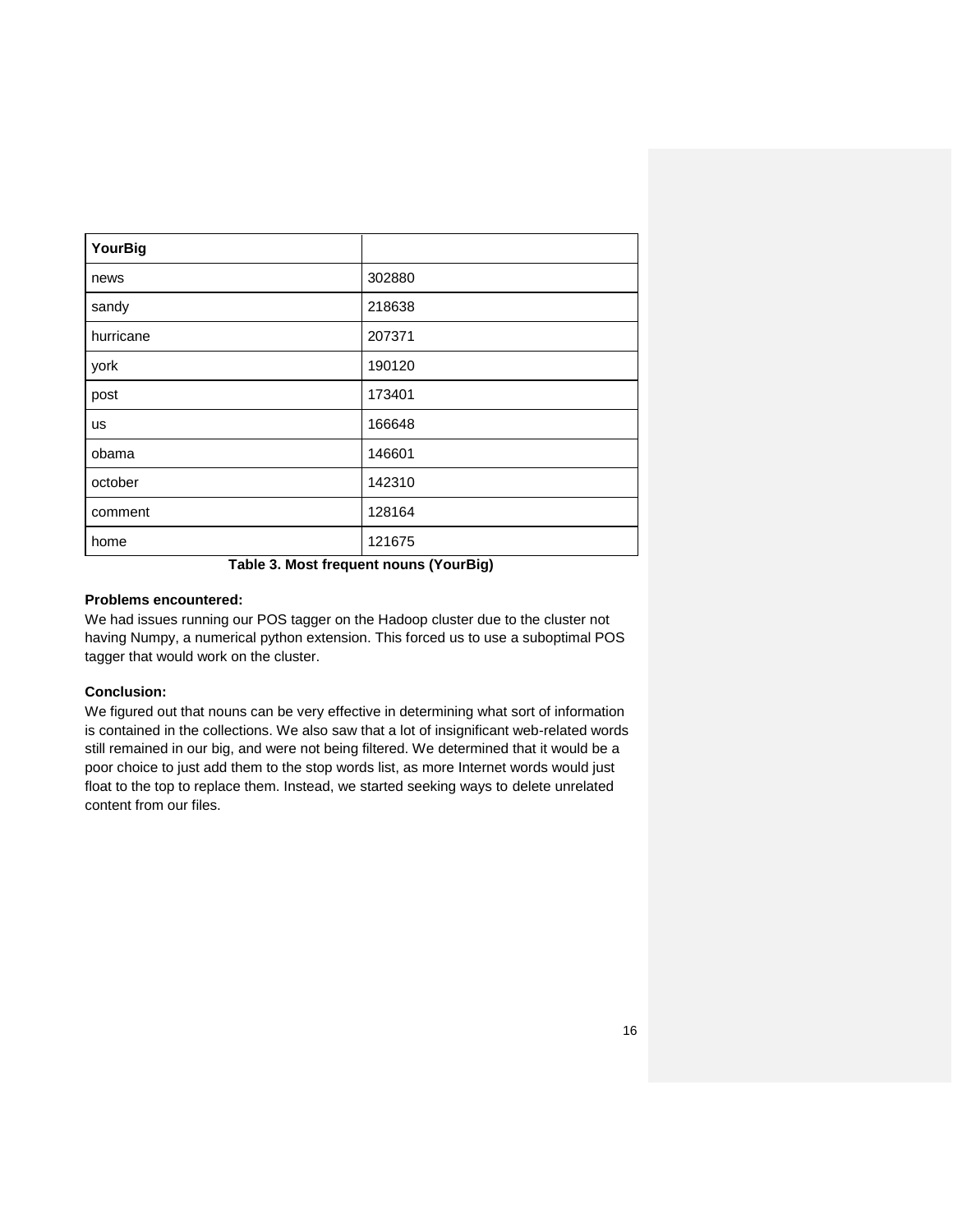**Intro:** This unit focused on machine learning through the use of classifiers. We created two subsets of documents, one being negative files (files that were not about hurricanes) and the other being positive files (files about hurricanes). Both collections had approximately two hundred hand-picked files. The negative collection was made of flood related news articles. In addition to classifiers we focused on using most frequent n-grams, specifically bigrams, to summarize the corpus.

**Results:** A small sample of our most frequent bigrams on our big are represented in the table below (Table 4)

| YourSmall                   | YourBig                     |  |  |  |
|-----------------------------|-----------------------------|--|--|--|
|                             |                             |  |  |  |
| ('high', 'winds')           | ('north', 'east')           |  |  |  |
| ('localised', 'flooding')   | ('east', 'coast')           |  |  |  |
| ('roads', 'could')          | ('coast', 'places')         |  |  |  |
| ('could', 'make')           | ('night', 'time')           |  |  |  |
| ('daytime', 'temperatures') | ('temperatures', 'falling') |  |  |  |

#### **Table 4. Most frequent bigrams**

These bigrams help assign meaning to our common nouns. "Winds" was a common noun in both corpora, but after seeing the bigram "high winds", we are able to see that the reason "winds" occurs frequently in both corpora is that hurricanes have high winds. The bigrams gave us a lot of insight into patterns in the documents that would be very useful in future units. An example of this is the "temperatures falling" bigram, which is a specific part of the phrase "temperatures falling below X". The bigram indicated that this phrase is common in hurricane articles, so if we were to need to find the lowest temperature, we would have a clear way to do that.

Our classifiers did not perform up to our expectations. They both had a close to 50% accuracy, determined using cross validation, and therefore we did not opt to use either one for any further summarization efforts. To cross-validate the classifiers, we divided the original corpus into N subsets (folds), and we then train a model using all of the data except that fold. We then test the model on the excluded fold and determine whether or not it was correct. The low accuracy can be attributed to both the cleanness of the data sets and the fact that we used flood files as our negative. Since flood articles have a lot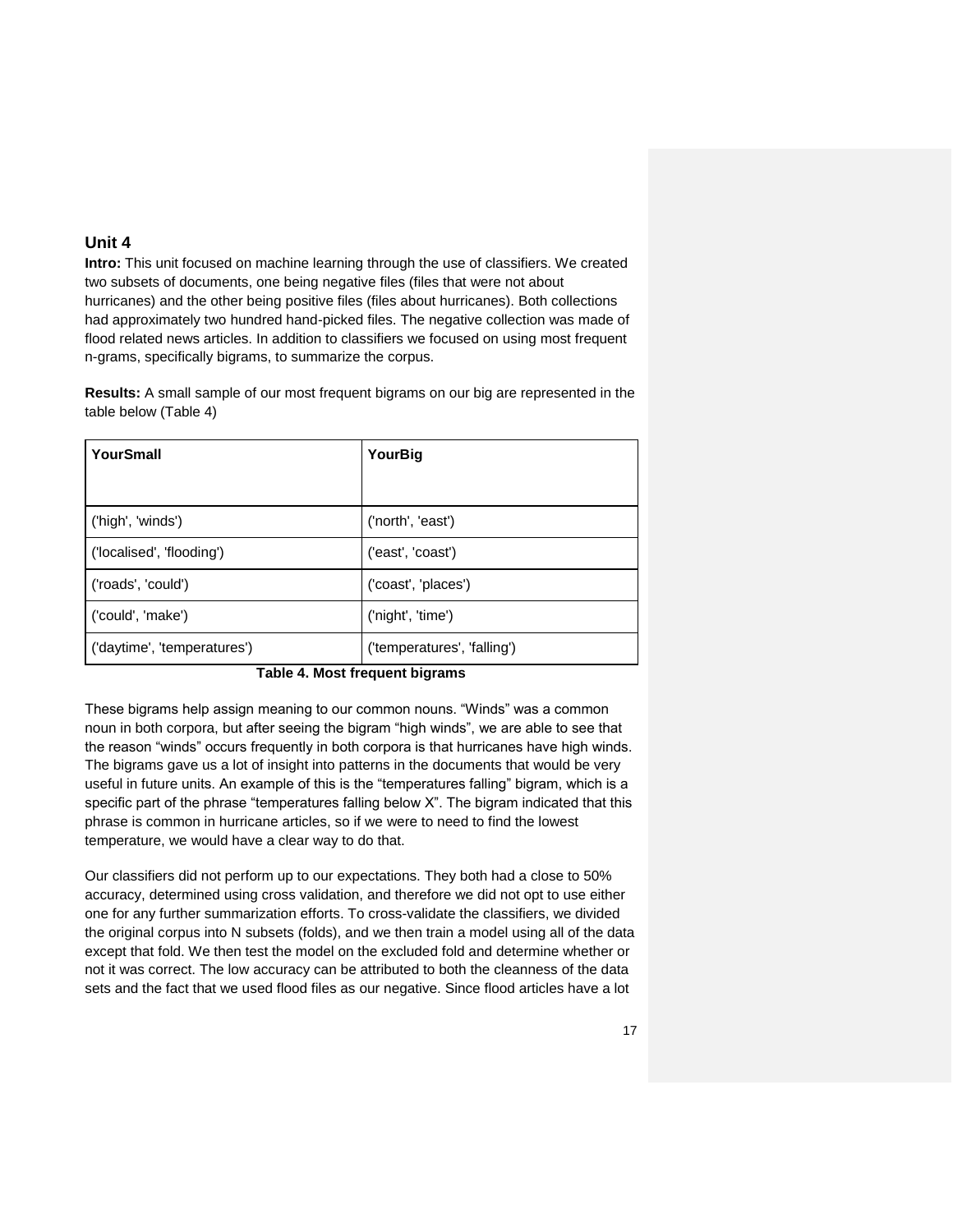in common with hurricane articles, the classifier did not effectively learn how to identify hurricane files.

The accuracy of each excluded fold for both of the classifiers are posted in the following table, as well as the average of all folds (Table 5).

| 1st-fold<br>  Type |                     | 2nd-fold | 3rd-fold          | 4th-fold            | 5th-fold | AVG    |
|--------------------|---------------------|----------|-------------------|---------------------|----------|--------|
| Naive              | 0.506667   0.640000 |          |                   | 0.493333   0.573333 | 0.560000 | 0.5623 |
| Decision Tree      | 0.506667            | 0.626667 | 0.573333 0.600000 |                     | 0.573333 | 0.5759 |

**Table 5. Accuracy of the classifier** 

## **Conclusion:**

Our implementation of the classifiers was not effective due to our choice of training sets as well as the cleanliness of our data. Bigrams were very useful for giving context to our most frequent words, as well as showing patterns that might be used to find specific pieces of data.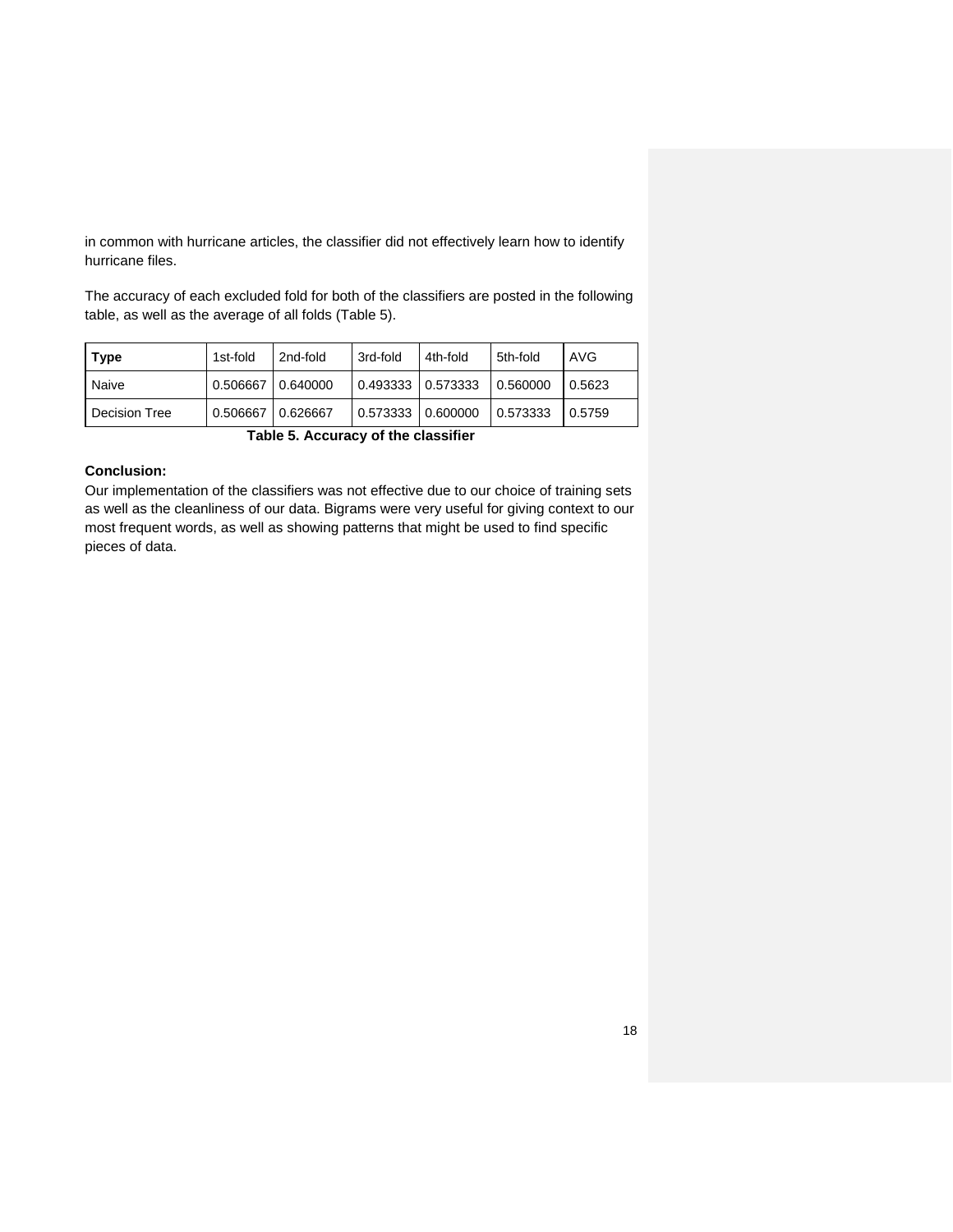## **Intro:**

In Unit 5, we used named entity recognition (NER) to summarize our corpora using the most frequent named entities. We explored various methods such as NLTK's name entity chunking, Stanford NER, and utilized the Hadoop cluster in order to parse through our corpus and sort through different entities. After testing both tools and looking at some sample results, we determined that Stanford NER was more effective at detecting the named entities in the sample material, so we chose to use it.

We used our own grammars for the chunking aspect of Unit 5, instead of NLTK's built in method. The grammars that we used for chunking are listed below (Figure 2)



**Figure 2. Three defined grammars & graphical representation of grammar 2**

## **Results:**

These are our results from running our NER on a sample set of sentences from YourSmall. The categories are the different types of named entities that Stanford NER is able to detect, as well as the number of named entities for each category from the sample set (Figure 3)

| Organization | Person | Location<br>29                                           | Date | Time | Money Percent |  |
|--------------|--------|----------------------------------------------------------|------|------|---------------|--|
|              |        | The percentage of words that were not detected: 0.910804 |      |      |               |  |
|              |        | Figure 3. Name recognition entity results                |      |      |               |  |

#### **Problems encountered:**

We were unable to get the Python module "numpy" to work on the Hadoop cluster, preventing us from using Stanford NER on YourBig. Instead, we had to use NLTK's NER, which was suboptimal.

## **Second Cleaning Attempt:**

At this point we determined that our data was still not as clean as we needed it to be. We wrote another Python script that would determine the relevance of each file based on the number of occurrences of the word hurricane, or typhoon in the case of YourSmall, and deleted the irrelevant files. This drastically reduced the size of YourBig to two thousand files, and our results after running this script were remarkably better than our previous units. YourSmall was fairly unchanged by this deletion. We also deleted duplicates, which reduced YourSmall to 112 files, and did not change YourBig.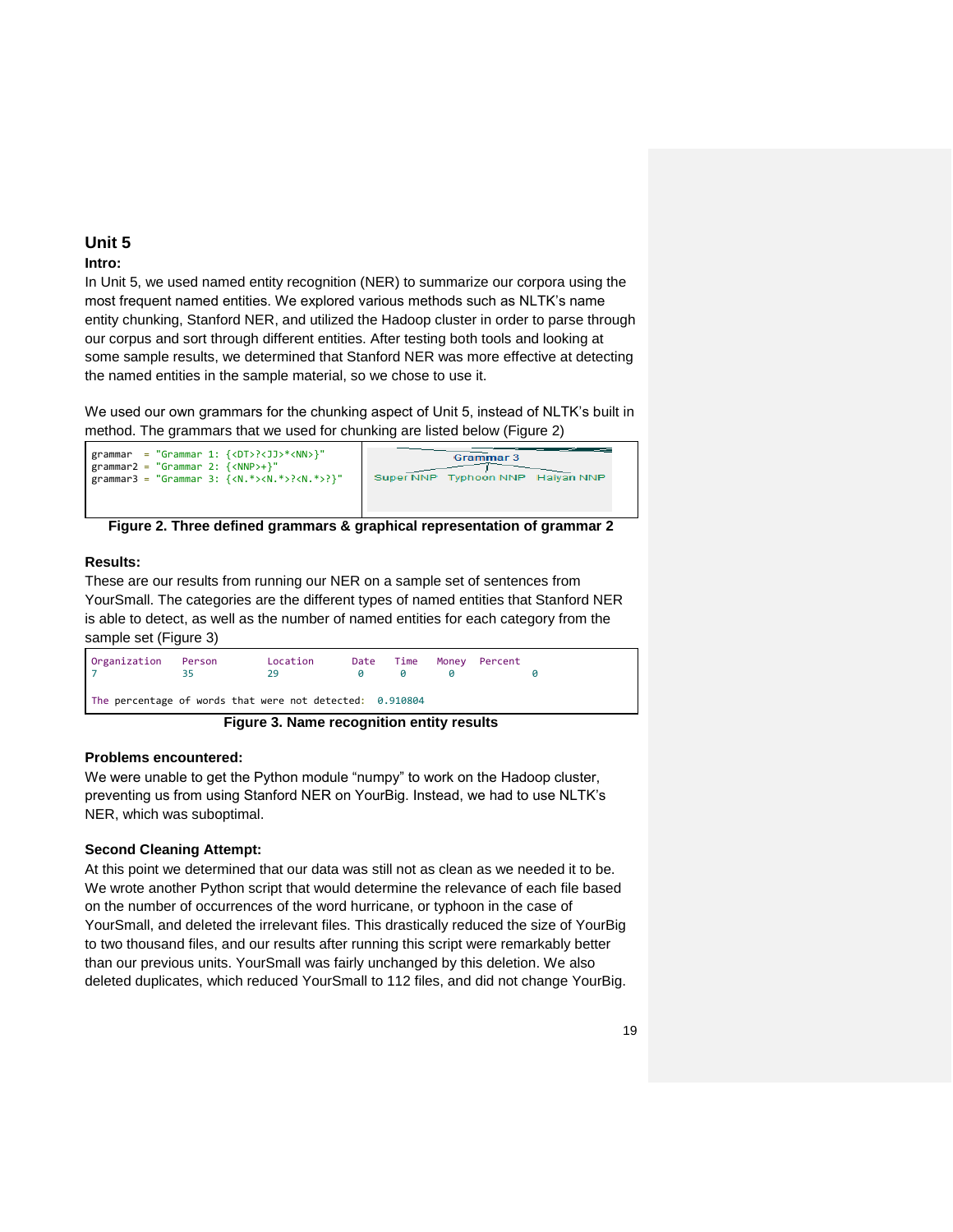This greatly increased the quality of results, as well as reduced the runtime of all of our scripts.

#### **Conclusion:**

This information gathered through chunking and named entity recognition was very helpful in giving context to some of the frequent words in our corpora. We were able to see, for example, that Tacloban showed up frequently because it was the name of the region where Typhoon Haiyan struck. With respect to the final goal of the project, NER was helpful in picking out certain important data points from the files. One of the key items that we would want to pull from an article on hurricanes would be the location where the storm made landfall. NER helps us find all the locations in the article so that we can specifically look at the most frequently occurring location, which is likely where the storm struck.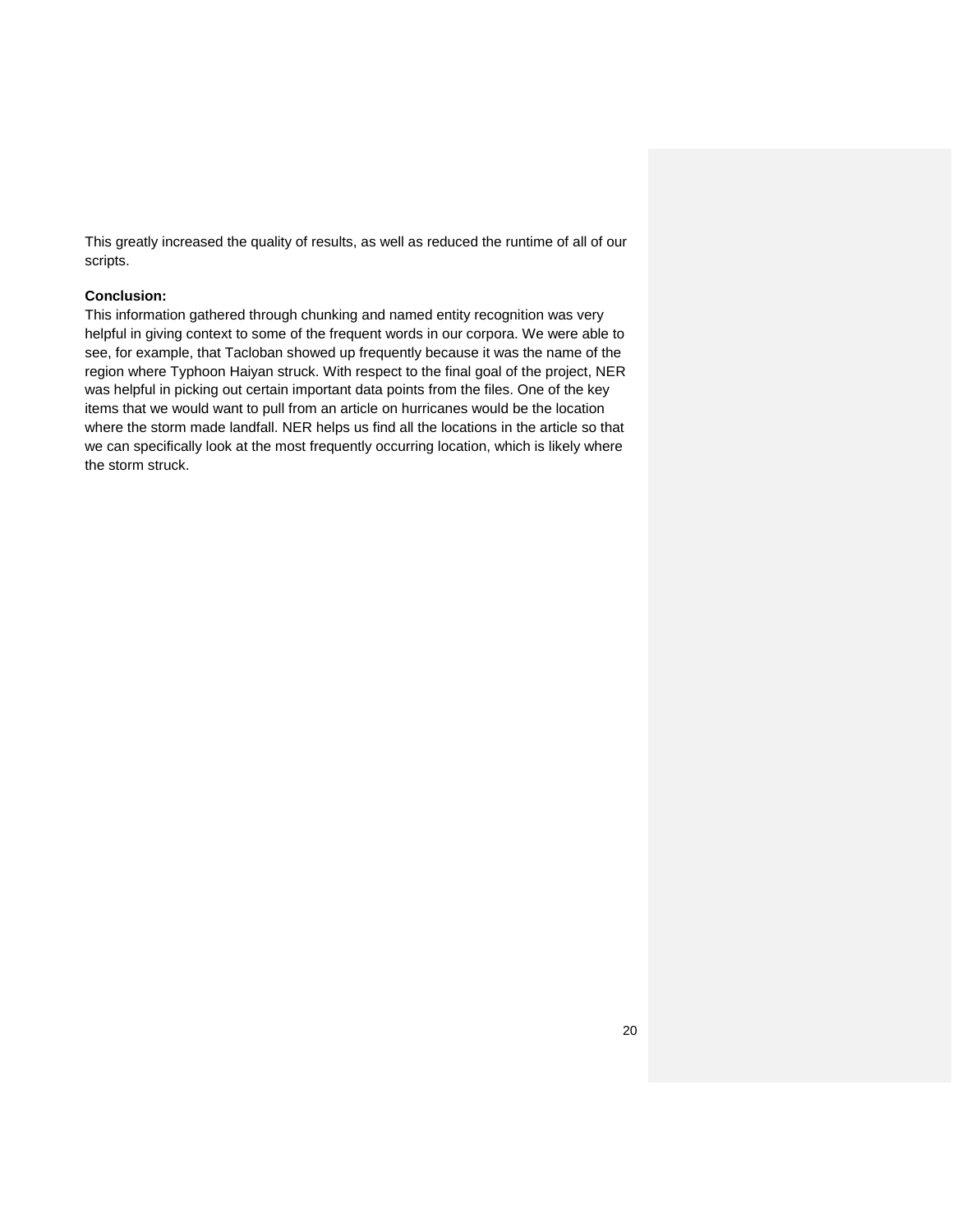#### **Intro:**

In this unit we focused on using LDA with Mahout to extract topics from our data. After we ran LDA and collected our topics, we input our results into SOLR in order to determine whether or not a search on the topics would find articles about hurricanes.

#### **Results:**

The following are the results from running LDA on YourSmall (Figure 4) and YourBig (Figure 5). The results consist of a topic and a relative percentage for how prevalent the topic is in the corpus:

{central:0.10743399571253942,evacuation:0.05757070158514486,toll:0.03324732859300505,grave:0 .025632665481392227,friends:0.019688000387189368,philippines:0.01932789237321569,forecast:0. 01908562501464736,power:0.017559536160682666,nation's:0.016622171715427236,south:0.016484560 103466026}

{us:0.402259764768619,read:0.05637992879323334,food:0.0455073680380059,last:0.03711747751702 8576,yolanda:0.03374614702502664,well:0.030168902393758783,typhoon:0.02399356074977917,samar :0.020829116931257285,dr:0.017321794538330455,officials:0.013537282255318816}

{marquez:0.05342234809134897,supplies:0.04691145235511276,killed:0.034779763774699796,chris: 0.03374285621330252,island:0.031171877031696694,nicolas:0.026544337939198196,center:0.026527 18439941285,share:0.024646858897682585,social:0.020938375108737004,hours:0.01878216383701028 5}

{philippine:0.12627241438682466,province:0.08163252519642183,link:0.03388990020524407,body:0 .027508613106430838,address:0.02704201213933025,david:0.025071355460073937,using:0.021034136 371276914,log:0.019949654051491537,car:0.019272470873047603,two:0.019198793928987358}

#### **Figure 4. YourSmall LDA output results**

{uscontact:0.0080607037758998,stayed:0.006751698739980142,hurricane:0.005636385154824114,flo od:0.004842238390599852,family's:0.004798862647649561,stefani:0.0046864549038245,blogsblogs: 0.00436321418632316,presscalderone:0.00431818091107269,ditches:0.004109495843486744,halted:0 .004059492993521953}

{provide:0.026085693219503978,city's:0.019439330634066204,isn't:0.017053999802817212,tries:0 .008068169088029306,toward:0.0076042449680600675,sandyaftermath:0.004895610562430885,intimat e:0.004880483533366992,yorklos:0.004613748866580673,carepollingwhite:0.004184492102296282,ac countnotificationsprofilesettings:0.004141932729616573}

{toward:0.024381878323896072,provide:0.01710097615183011,city's:0.015593533790991867,isn't:0 .015527878816323384,approximately:0.008553996671558674,yorklos:0.006950182812238167,sandyaft ermath:0.005792757121692778,2008author:0.005660229249715018,trademark:0.005046942592866921,e cclestone:0.004739355800350455}

{provide:0.028999476854741354,city's:0.019114794217594867,toward:0.008668452645960988,predic tion:0.00776217438953668,damage:0.006224904119525,isn't:0.005445862506285112,yorklos:0.00538 3061906509139,immediate:0.005334314125357254,businessmoneyyou:0.004971774128457031,carries:0 .004821870987847387}

`{provide:0.03177325343821615,city's:0.013217421551902815,toward:0.00818799088572215,tradema rk:0.007879576494807599,storm:0.007756689695799677,approximately:0.007656991368379927,immedi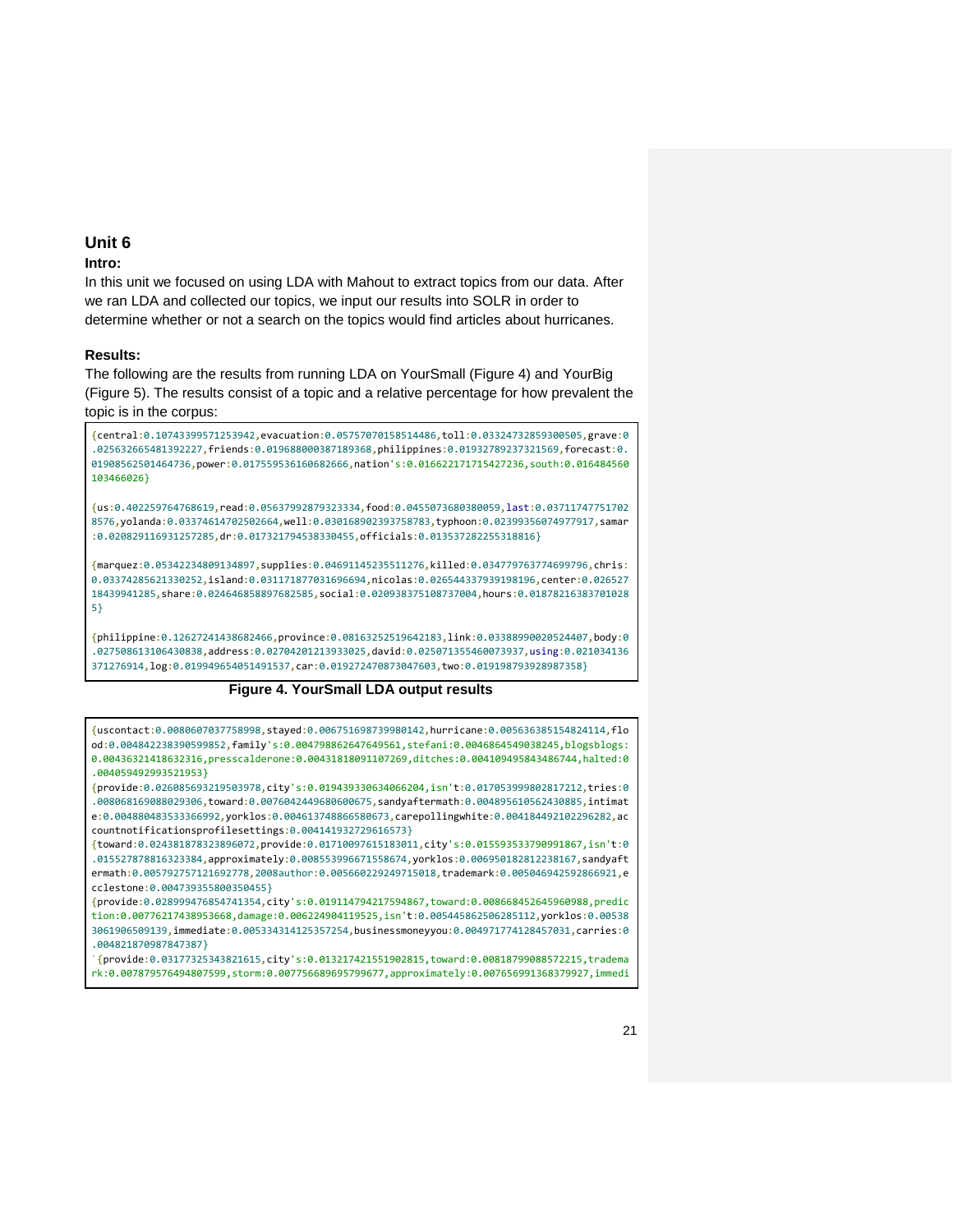ate:0.005995331270130342,isn't:0.00554968745274174,burchshared:0.005502658986940906,faquser: 0.00518198197171098}

## **Figure 5. YourBig LDA output results**

The results show the most frequent topics and their frequency within the corpora.

An example of our SOLR queries is:

Query: event: Hurricane AND \"provide\" AND \"city\" AND \"isn't\" Number of articles found: 848

The topics defining YourSmall had a higher relative percentage than the topics defining YourBig. This can be attributed again to the cleanliness of the files. At this point, we had not only deleted irrelevant files in YourSmall, but had also deleted the irrelevant parts of each file that remained. In YourBig, we had only deleted the completely useless files, but files with hurricane related content surrounded by unrelated content remained. Therefore, the total word count is brought up by the noise, bringing the relative percentages down.

**Conclusion:** The corpora needs to be cleaned heavily before running LDA becomes very effective. Our results for YourSmall were very good as it was almost entirely clean, however the results for YourBig were still slightly suboptimal due to noise.

**Commented [1]:** Box this?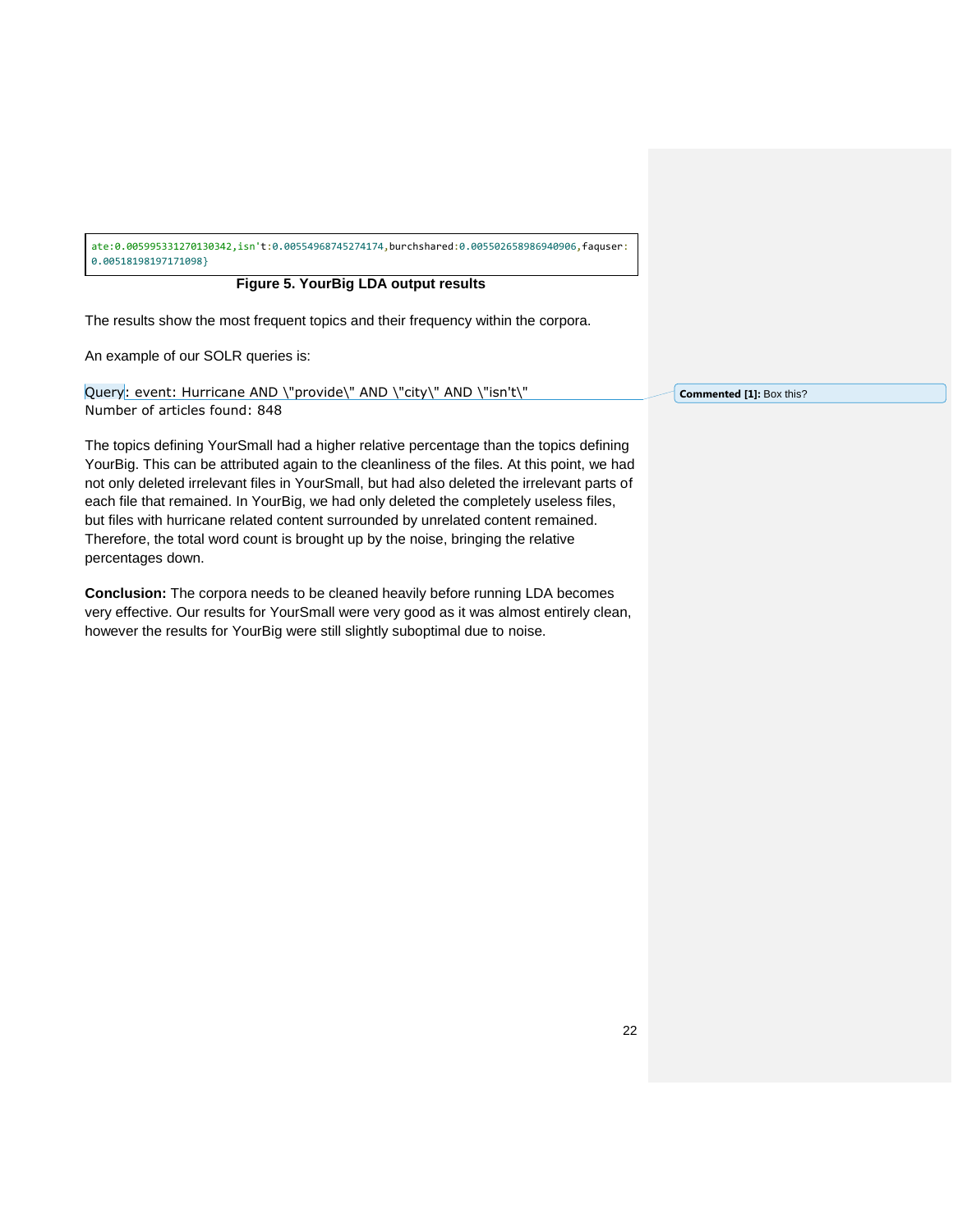#### **Intro:**

In Unit 7 we used k-means clustering on sentences. We wanted to see how well the centroid could summarize YourBig. We applied some restrictions to our sentences to make sure they were valid information. The restrictions are as follows:

- 1. Sentence length must be at least 3: We did this because any sentence under the length of 4 would be irrelevant. So we decided to skip them.
- 2. The sentence could not contain words from our custom stopwords list: The reasoning was so that any sentence that contained a word from our custom stoplist such as twitter, facebook, & share, would be ignored.
- 3. The sentence could not contain a colon, because this would mess with the parse clustering output script.
- 4. The sentence could not be longer than 21 words, as that would mean it was a run-on sentence, which would cause errors in the clustering.

## **Results:**

Listed below are the closest words to the centroid as well as the squared errors (variance from the centroid), calculated using the squared euclidian distance method for YourSmall (Figure 6) and YourBig (Figure 7):

```
centroid: ['according:5.060', ' super:3.746', ' than:4.334', ' national:5.362', ' 
atmospheric:6.691', ' typhoon:2.405', ' u.s:4.605', ' winds:3.868',$
Sentence: (672.82090899999992, ['according:5.060', ' super:3.746', ' than:4.334', ' 
national:5.362', ' atmospheric:6.691', ' typhoon:2.405', ' u.s:4$
(629.041967, ['according:5.060', ' super:3.746', ' than:4.334', ' national:5.362', ' 
atmospheric:6.691', ' typhoon:2.405', ' u.s:4.605', ' winds:3.86$
===
centroid: ['pang:1.634', ' through:1.107', ' just:1.330', ' buildings:4.899', ' 
slammed:3.837', ' friday:4.714', ' towns:1.438', ' typhoon:2.405', ' $
Sentence: (367.09674600000005, ['pang:6.537', ' just:5.319', ' buildings:4.899', ' 
slammed:5.115', ' friday:4.714', ' typhoon:2.405', ' estimate:6.0$
(328.87658600000009, ['buildings:4.899', ' slammed:5.115', ' friday:4.714', ' towns:5.753',
' typhoon:2.405', ' philippine:3.905', ' central:3.218', $
(311.70878400000004, ['buildings:4.899', ' slammed:5.115', ' friday:4.714', ' 
typhoon:2.405', ' philippine:3.905', ' central:3.218', ' islands:4.986'$
===
```
**Figure 6. Results of k-means & parse output script for YourSmall**

```
centroid: ['academic:0.931', ' accepted:1.212', ' achieve:0.660', ' against:1.472', ' 
ago:1.812', ' alberta:1.452', ' algeria:0.931', ' amazon.com:1.026', ' angry:0.795', ' 
announcement:0.795'…]
centroid: ['academic:0.430', ' accepted:0.713', ' accordi:0.464', ' achieve:0.457', ' 
admiring:0.474', ' advisories:0.430', ' aesthetics:0.335', ' against:1.475', ' ago:2.263', ' 
agrees:0.518'…]
```
**Figure 7. Results produced k-means & parse output script for YourBig**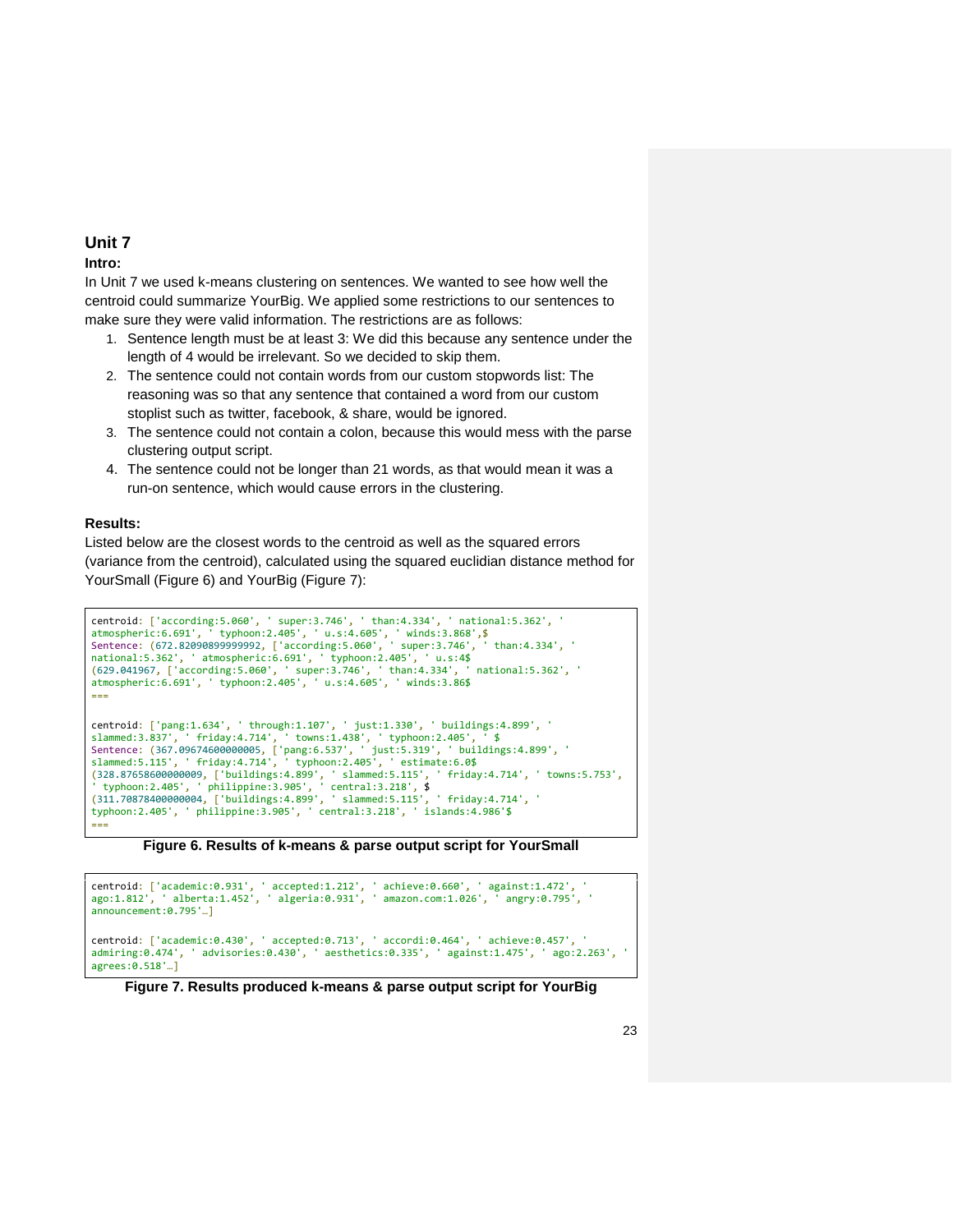## **Conclusion:**

K-means clustering on sentences was not an effective method for summarizing our corpora. The centroid of YourSmall had some descriptive words, such as typhoon, but many more unhelpful words, such as according. The centroid for YourBig was entirely unrelated words, largely because of the noise in the corpus.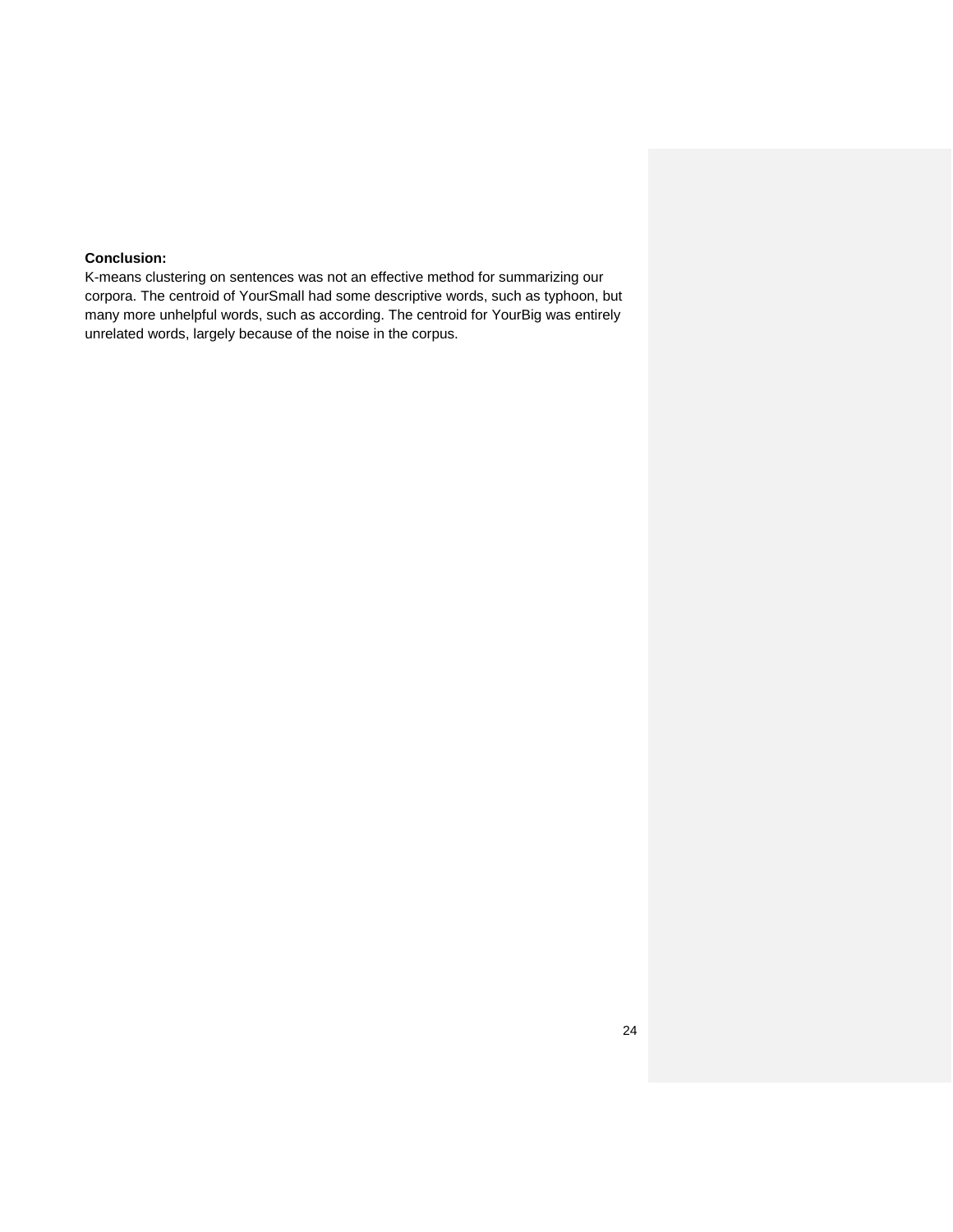#### **Intro:**

In Unit 8 we built and then filled in a template to summarize our two corpora. We looked at the results from previous units to determine what hurricane facts we would be able to pull out. We then wrote the template with blank spaces for each one of the data points we chose to include. Then we pulled the data out of the corpora using regular expressions and filled in the template. When attempting to pull the number of people who died, were missing, and were evacuated, we utilized cascading regular expressions. Specifically, we searched for keywords relating to death, missing, and evacuation, and then we ran an algorithm based on comparing the location of those words to the location of numbers in the sentence, in order to associate those numbers with the death event or the missing event or the evacuation event. The purpose of this was to implement a general solution for finding these facts, as opposed to a very narrow regular expression solution.

A sample regular expression from our template is below (Figure 8)

| $maxWindowspeedString = "[0-9]{1,3}\s*(mph MPH kph KPH km/h)$ " |  |  |  |
|-----------------------------------------------------------------|--|--|--|
| Output:                                                         |  |  |  |
| Winds gusted to as high as 235 mph, the Navy said.              |  |  |  |

**Figure 8. A sample regular expresion**

#### **Results:**

Here are the results that we received from filling in our template for YourSmall (Figure 9) and YourBig (Figure 10):

The cyclone, Typhoon Haiyan hit in Tacloban in November 2013. Typhoon Haiyan, which formed in the Pacific, was a Category 5 storm, with wind speeds of up to 195 mph. The size of the storm was 600 kilometres wide, and it caused 15 inches of rain. In preparation for Typhoon Haiyan, 200,000 people were evacuated from the predicted path of the storm. However, the storm still killed 5,100 people, with another 2,000 still unaccounted for.

#### **Figure 9. Template for YourSmall**

The cyclone, Hurricane Sandy hit in New York in October 2012. Hurricane Sandy, which formed in the Atlantic, was a Category 1 storm, with wind speeds of up to 75 mph. The size of the storm was 1000 miles wide, and it caused 10 inches of rain. In preparation for Hurricane Sandy, 11 people were evacuated from the predicted path of the storm. However, the storm still killed 16 people, with another 5 still unaccounted for.

#### **Figure 10. Template for YourBig**

Many of the results matched up with the facts of the storms as provided by Wikipedia. The only area where there were issues was with the cascading regular expressions. Since it was a general solution, it was less accurate than the narrow regular expression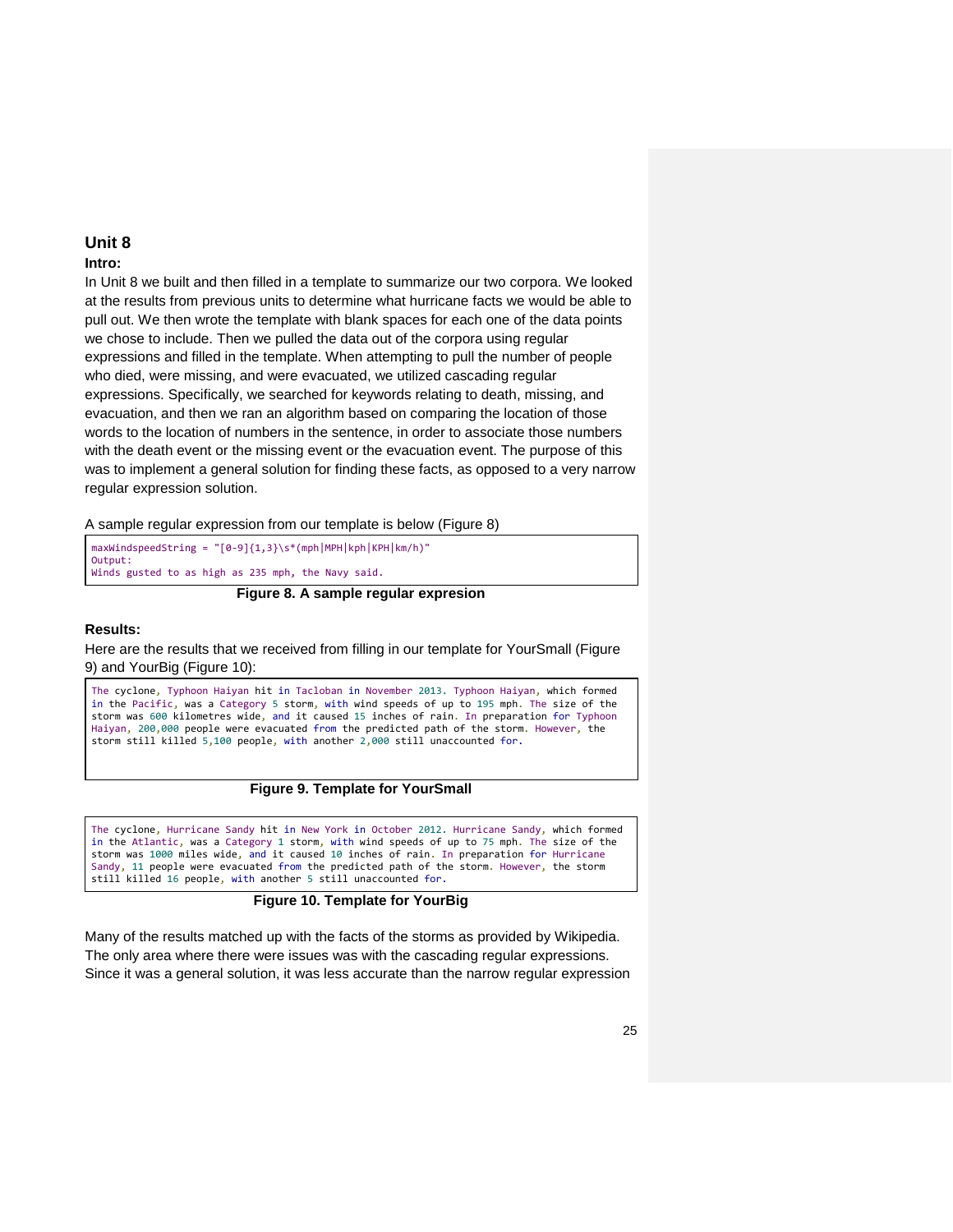solutions, but if the algorithm were to be developed further, it could become as accurate as the narrow solutions while still remaining generic.

#### **Conclusion:**

The main issue is figuring out what should be included in the template. A template should be a good representation of what kind of relevant information can be pulled from a corpus. Templates should be detailed, but also have accurate information. With more detail, pulling accurate information becomes more difficult. So striking a good balance on the template can be difficult. We approached the issue of choosing facts to include by referencing all of our previous units. As stated above, each unit provided some insight into certain facts that could be included, such as work with bigrams informing us of the naming system for hurricanes (Hurricane/Typhoon followed by a name).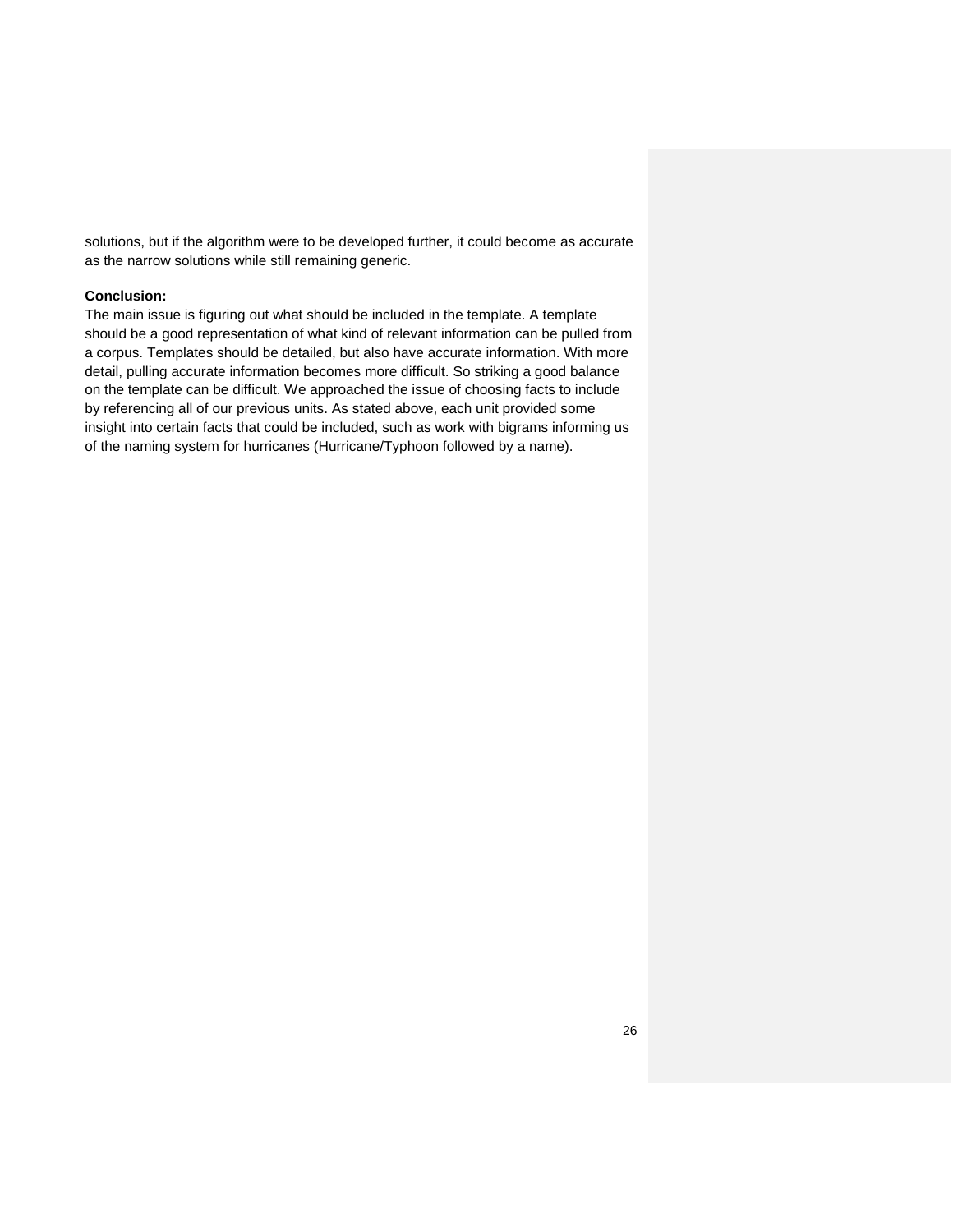#### **Intro:**

The goal of unit nine was to use a grammar to generate a summary for our corpora building upon what we learned and built in the previous unit. There was no need for maintenance on our corpora at this point. We used regular expression to extract information from the corpora and a scoring system to decide what details to include in the summary. The scoring system was based off of the accuracy of our regular expressions and the percent that the top result was of the total number returned from the regular expression. The formula for the scoring system is as followed: (Frequency of the top result / sum of the frequencies of the top ten results) \* reliability The reliability was manually determined based on the strictness of the regex. Our grammar was as follows:

summary -> intro details close intro -> [intro boilerplate using name, location, date] details -> detail nextdetail detail -> start [detailsentence] nextdetail -> trans detail nextdetail start -> [variations of the storm name] trans -> ["additionally, also, furthermore, no transition"] close -> [boilerplate about seeking more information]

#### **Results:**

Below are the results from the generated template for YourSmall (Figure 11) and YourBig (Figure 12):

The storm, Typhoon Haiyan, hit in Tacloban on November 2013. Haiyan was a Category 5. Additionally, the typhoon formed in the Pacific. Additionally, Haiyan caused 2,000 to be missing. Typhoon Haiyan had a size of 600 kilometres wide. Typhoon Haiyan caused 15 inches of rain. For more information, search for Typhoon Haiyan.



The storm, Hurricane Sandy, hit in New York on October 2012. The hurricane was a Category 1. Furthermore, the hurricane had a windspeed of 75 mph. Hurricane Sandy formed in the Atlantic. Also, Hurricane Sandy had a size of 1000 miles wide. Hurricane Sandy caused 10 inches of rain. For more information, search for Hurricane Sandy.

#### **Figure 12. Summary for YourBig**

The first sentence consists of some mandatory information that we will always try to include, regardless of the score. The details are included or not based on their score, and have some random elements to keep them from being too repetitive. The last sentence serves to tell the reader where they might find more information. Without the last sentence, the paragraph seemed unnatural, as it was just throwing facts at the user.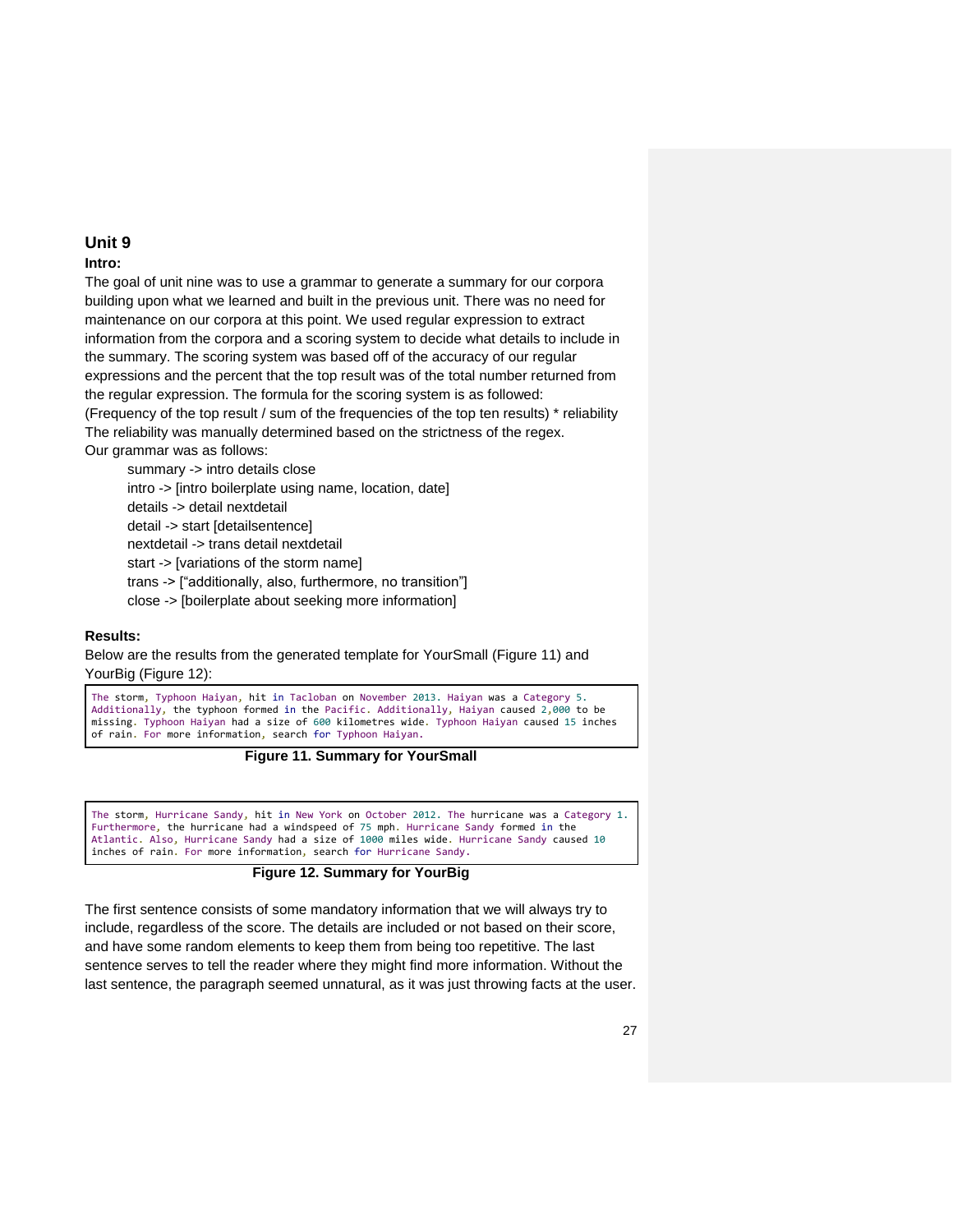The last sentence acknowledges that the summary does not necessarily include all the facts by directing the reader to more information. Another potential option for the last sentence would be to generate a link to a search on the topic and provide that.

#### **Issues:**

An issue we ran into was that, since hurricanes often change in intensity, the articles would report different facts based on when they were written. For example, our regex picked up that Sandy was a category one, when it was a category three at its peak. This problem occurred due to the fact that most of our articles were written in the United States, and therefore were reporting the intensity of the storm when it made landfall in the States, instead of the highest intensity. This demonstrates the effect that the source of the articles has on the content, and by extension, our summary.

Another issue was that there was a large number of results for "Southern Ocean" due to the a large number of news sources reporting the location as the "Southern Pacific Ocean", which both "Southern" and "Pacific" in our regular expression. This is indicative of a problem inherent to regular expressions, as there are often unintended matches that can affect the results.

#### **Conclusion:**

We used regular expressions to pull out all of the specific details that we wanted from our collections. The grammar produced a naturally flowing paragraph, and did a good job at only including facts that were likely to be correct. Many of the facts that were discluded were poor results from the cascading regular expressions. There are also a number of issues that are unavoidable due to the solution that we chose. By using regular expressions, it is possible that we will have unintended matches skewing the results. Additionally, to get the best summary, we would need to take into account the origin of the documents.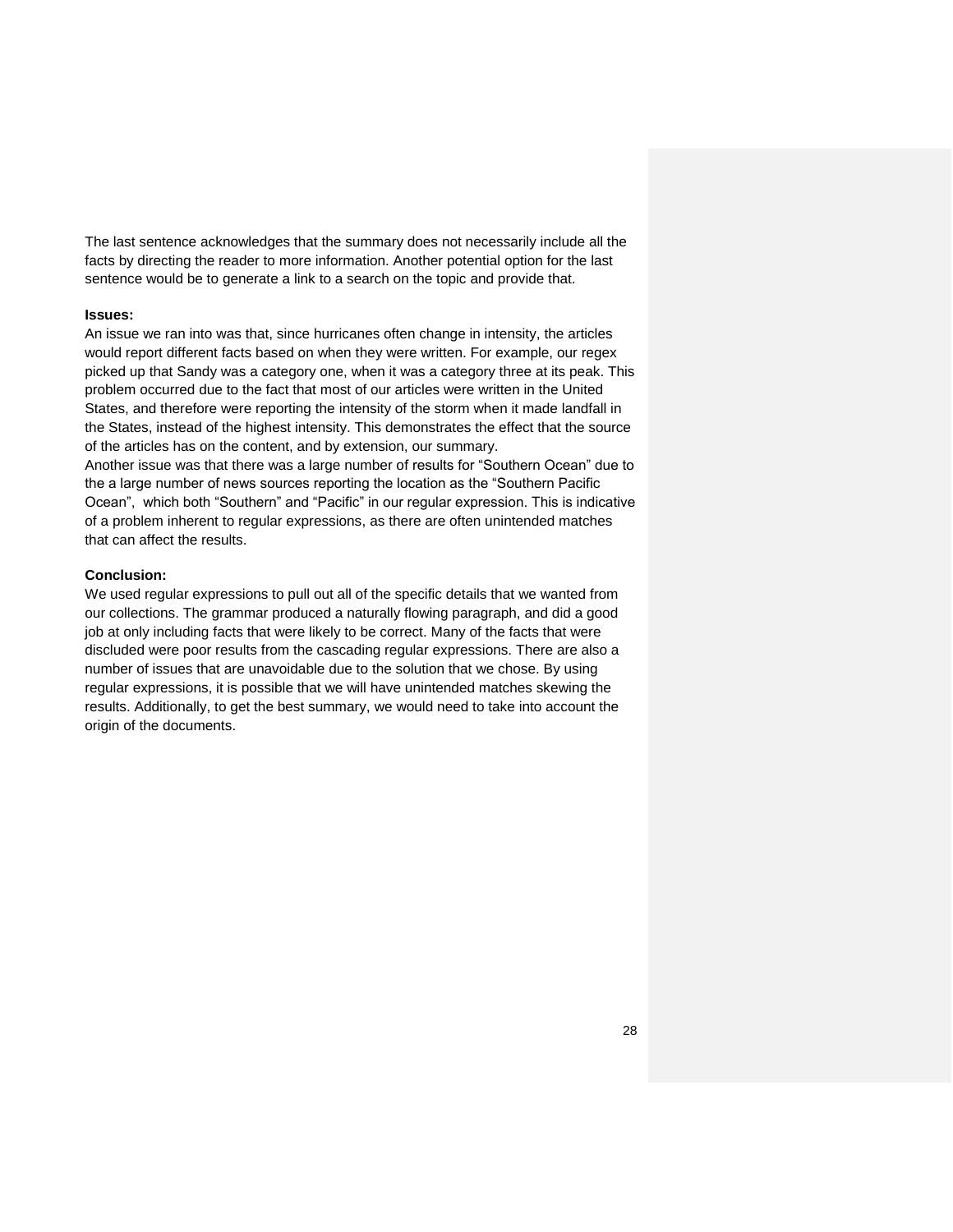## **Conclusion**

#### **Analysis of Project Management Tools:**

Initially we had issues coordinating our work and managing our Python scripts. We would frequently redo tasks that others in the group have already performed. We fixed this by initializing a standard version control repository (GitHub) and frequently updated our tasks and workload every week. Later in the unit we all agreed to meet up at a common time which improved our work efficiency.

#### **Analysis of Summarization Techniques:**

The most basic summarization technique that we used was finding the most frequent words. Word frequency with filtering of stopwords gives us a good basic overview of the corpora, but it does not provide any context for the words. The next technique used was using nouns and POS tagging to summarize the corpora. We tagged the words and then picked out the most frequent nouns. These provided a more accurate summarization than just most frequent words alone, as adjectives are often not a good representation of topics in the corpora. However, tagging still does not provide a sufficient summary for the collection. The words coming out still have no context.

N-grams were the next technique we looked at. Since N-grams associated multiple words with each other, there was more context provided. The most frequent N-grams often included a word from the most frequent words list, but associated that word with another noun or adjective, which often informed us of why that word was common, such as the common word being winds and the bigram being high winds. We learn that winds is common because hurricanes often have high winds.

Next we looked summarizing by named entities. Named entities in isolation are not a strong technique because they give things like organization names with no context. Named entities were useful when combined with other techniques such as n-grams. Named entities were good, however, at pulling out locations. The most frequent location is very likely to be the location that the hurricane made landfall.

After named entities we tried using LDA to pull out topics from our collections. LDA was an effective method for seeing some of the high level topics of the collections, along with metrics for why they were selected. LDA, like most frequent words, was unable to provide context. Additionally, LDA was not effective when the corpora were not cleaned.

We used K-means clustering by sentence to determine the centroid for our collections. K-means with our sentences was less effective than LDA. It gave fewer relevant words, especially for YourBig. This technique, like LDA, gave us a general idea of what information was available for extraction, but failed to provide specific details or context.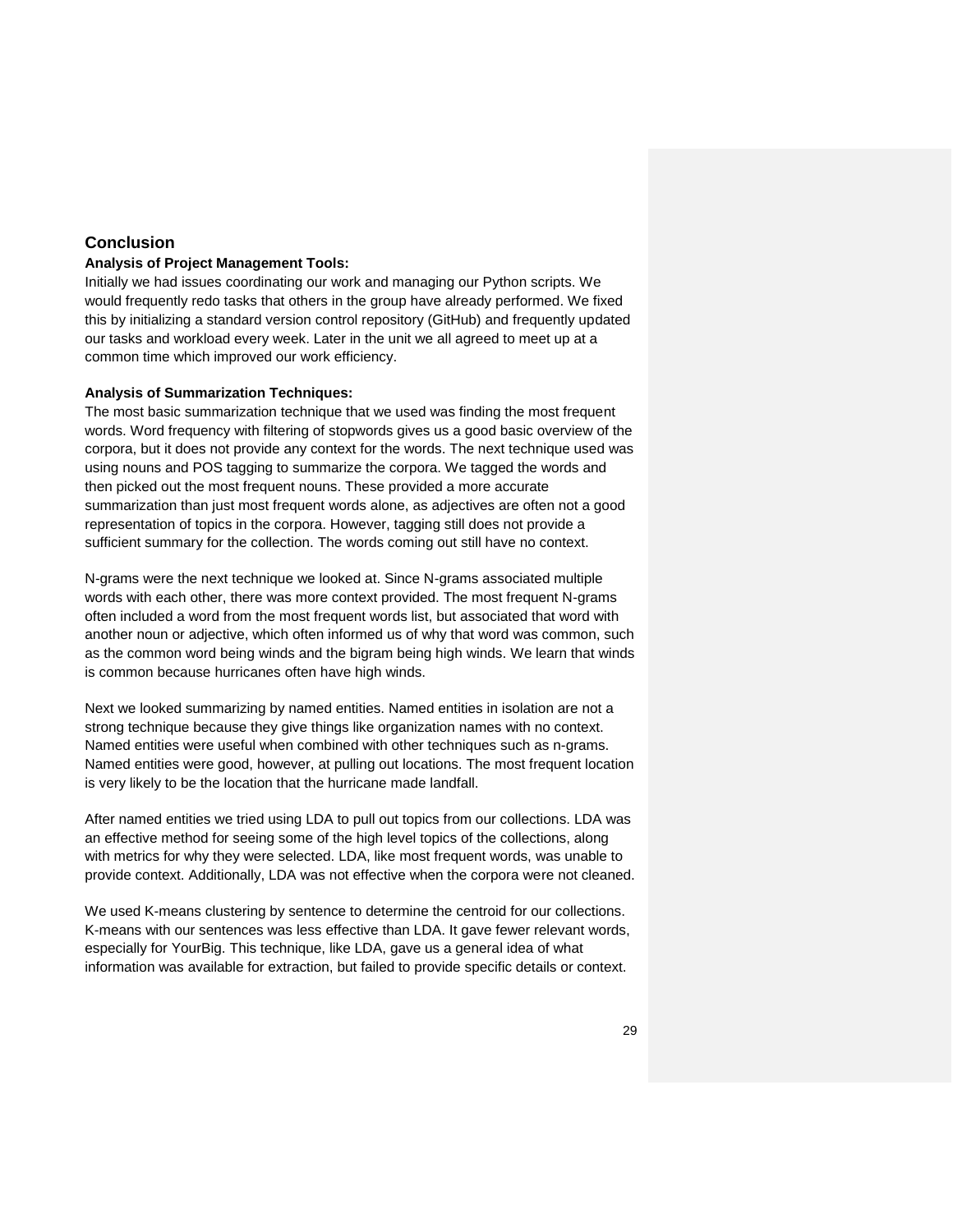Regular expressions were the final technique that we used to try and summarize the collection. This was the most effective method for us. Regular expressions allowed us to be more precise and pull out specific information such as the location and size of the hurricane. We were able to write effective regular expressions because the previous units had given us a good idea of what was available to extract, as what the data would look like in the article. The primary issue with regular expressions was under or overmatching. Additionally, regular expressions would under-count certain data points if they were written in different ways, for example "Category 5" vs. "Category five".

#### **Solution Analysis:**

The biggest strength of our solution is how much information the regular expressions can extract. They can extract informative details as well. From experimenting with the regular expressions we were able to make general expressions that seem to extract great information from our corpora. News articles sometimes tend to have information in sentences laid out in certain manners. They also tend to use certain words to describe the hurricanes that they are reporting on. These two facts helped us in writing effective regular expressions.

We think that the main weakness in our solution is the fact that regular expressions are somewhat limited as to how much information they can extract. We wrote effective regular expressions for our corpora, but they often undercounted since sentences in English can be written in so many different ways. Our regular expressions cannot detect every data point.

If we had more time, then we would look at some smarter solutions. The regular expressions work well but do have weaknesses as mentioned previously. We would want to add a method for combining all of the regular expression matches that mean the same thing but are written differently. If we had 12 matches for Category 5 and 6 for Category five, we would want the end result to be 18 for Category 5.

We also would try to experiment more with combining the different tools that we used in new ways. For example, we could try to take the output from K-means clustering and try to feed that into regular expressions. The different clusters could be pushed to different regular expressions depending on what data was contained inside of them. Additionally, we would want to make a more advanced grammar and text generation method, so that it can seamlessly create the detail sentences. One potential way to improve the text generation would be to take each fact and search the corpora for the surrounding words, and then use an english grammar to construct a sentence based on the words that frequently surround that fact.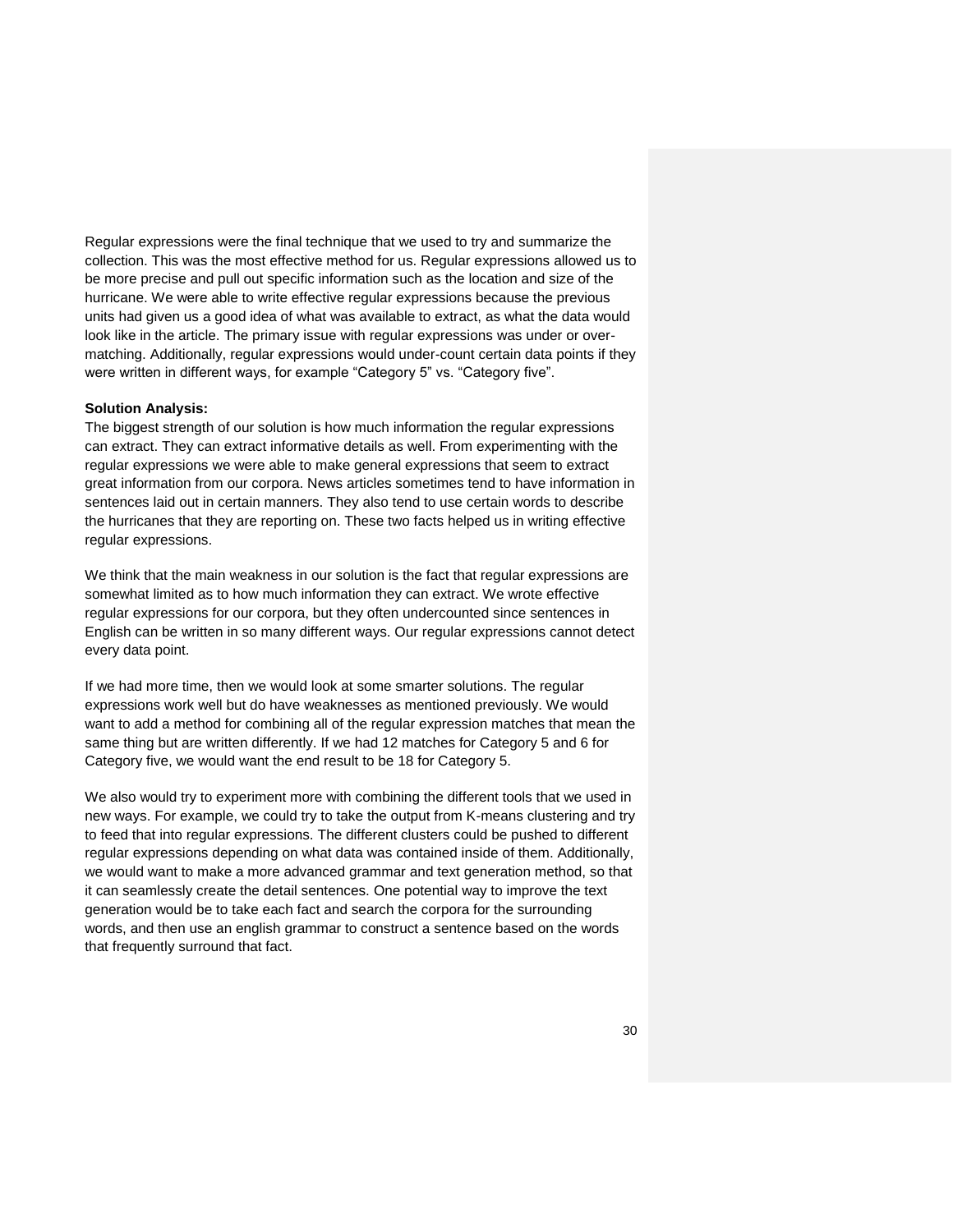#### **Lessons Learned:**

The lessons we learned provided a foundation that will help us grow and mature into professionals. Many of us were not familiar with Python, but thanks to this course we all now believe we have a greater understanding of the syntax. We learned about some of the many NLP tools and techniques with the assistance of the NLTK library and resources provided to us. The importance of using the Hadoop cluster was emphasized by having to use it constantly on the large data set of YourBig. We also learned a lot about linguistics in general, and the difficulties faced by researchers in the field.

Another important lessons learned was the improvement of time management and separation of tasks. We utilized Trello, Git, and groupme for communication reasons. We constantly had to refactor our code during the beginning of the semester. To remedy this we created a properties files (Python), which helped all of the members maintain their local paths. Looking back, we should have done this earlier.

Something that we all learned to appreciate is how difficult automating summaries of data can be. We ended up creating a good summary, but it took a semester and a team of five to accomplish this task.